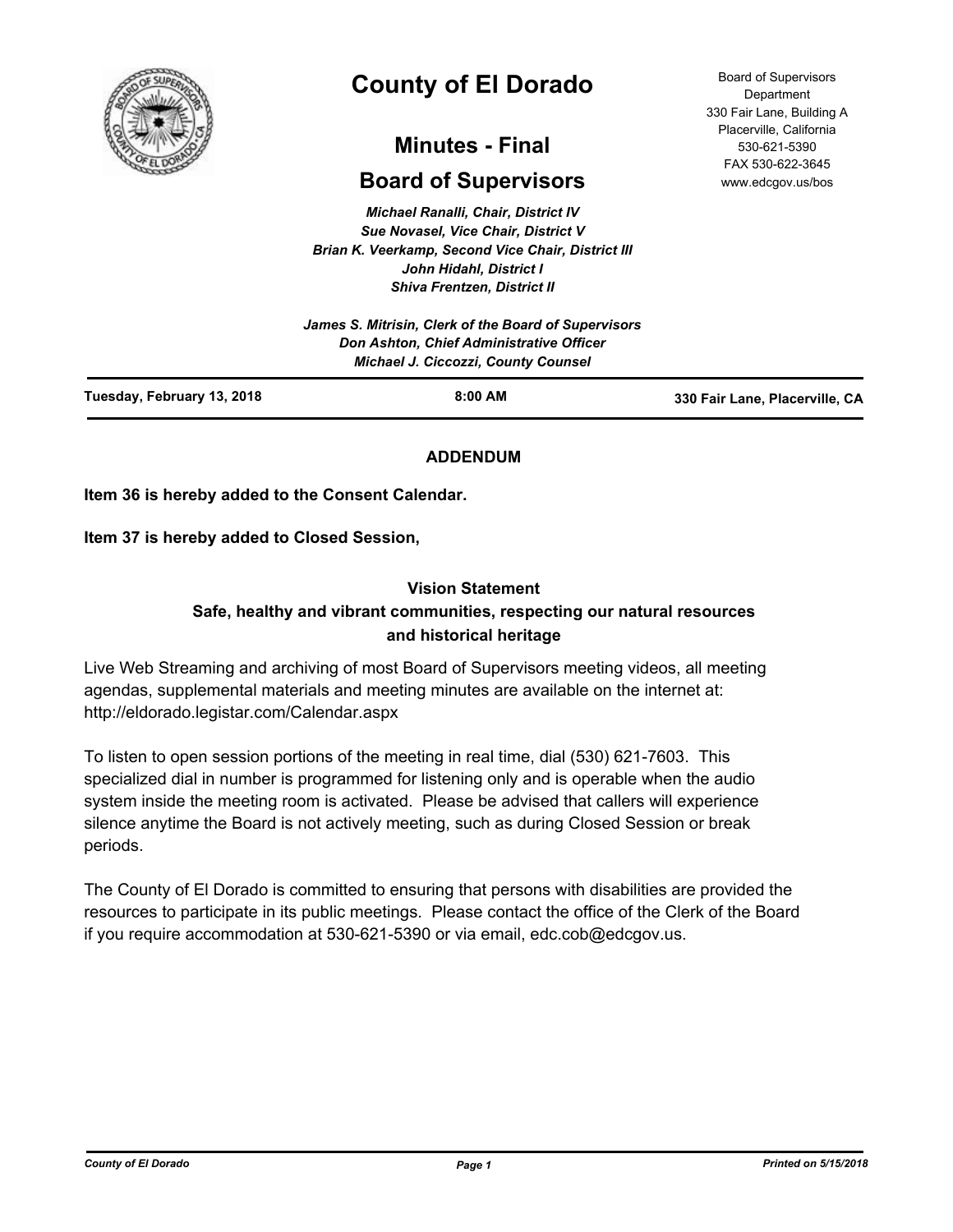#### **Board of Supervisors Minutes - Final February 13, 2018**

The Board of Supervisors is concerned that written information submitted to the Board the day of the Board meeting may not receive the attention it deserves. The Board Clerk cannot guarantee that any FAX, email, or mail received the day of the meeting will be delivered to the Board prior to action on the subject matter.

The Board meets simultaneously as the Board of Supervisors and the Board of Directors of the Air Quality Management District, In-Home Supportive Services, Public Housing Authority, Redevelopment Agency and other Special Districts.

For Purposes of the Brown Act § 54954.2 (a), the numbered items on this Agenda give a brief description of each item of business to be transacted or discussed. Recommendations of the staff, as shown, do not prevent the Board from taking other action.

Materials related to an item on this Agenda submitted to the Board of Supervisors after distribution of the agenda packet are available for inspection during normal business hours in the public viewing packet located in Building A, 330 Fair Lane, Placerville or in the Board Clerk's Office located at the same address. Such documents are also available on the Board of Supervisors' Meeting Agenda webpage subject to staff's ability to post the documents before the meeting.

## **PROTOCOLS FOR PUBLIC COMMENT**

Public comment will be received at designated periods as called by the Board Chair.

Public comment on items scheduled for Closed Session will be received before the Board recesses to Closed Session.

Except with the consent of the Board, individuals shall be allowed to speak to an item only once.

On December 5, 2017 the Board adopted the following protocol relative to public comment periods:

Time for public input will be provided at every Board of Supervisors meeting. Individuals will have three minutes to address the Board. Individuals authorized by organizations will have three minutes to present organizational positions and perspectives and may request additional time, up to five minutes. At the discretion of the Board, time to speak by any individual may be extended.

A total of 20 minutes will be allocated for public comment during Open Forum and for each agenda item to be discussed. Public comment on certain agenda items designated and approved by the Board may be treated differently with specific time limits per speaker or a limit on the total amount of time designated for public comment. It is the intent of the Board that quasi-judicial matters have additional flexibility depending upon the nature of the issue.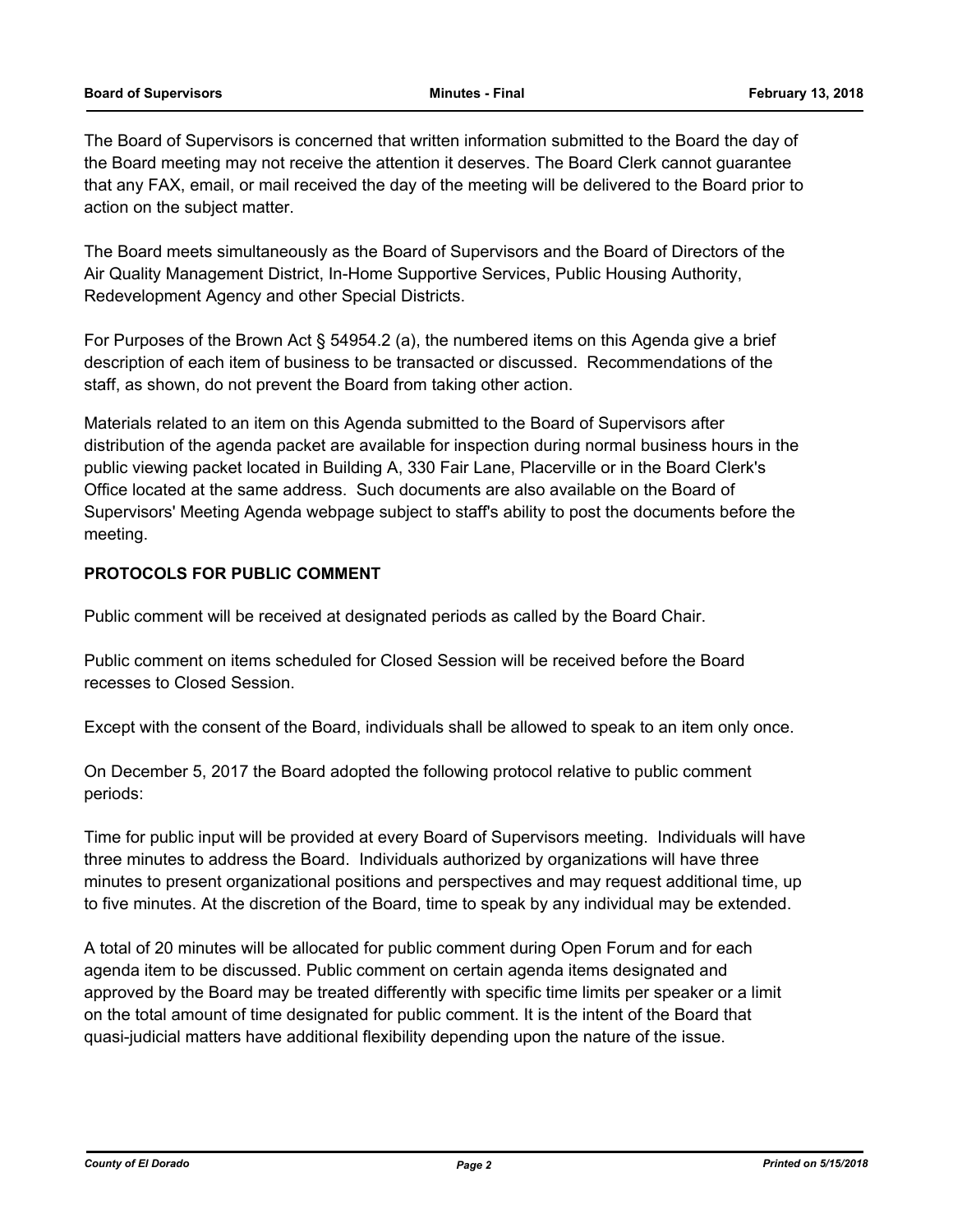Individual Board members may ask clarifying questions but will not engage in substantive dialogue with persons providing input to the Board.

If a person providing input to the Board creates a disruption by refusing to follow Board guidelines, the Chair of the Board may take the following actions.

Step 1. Request the person adhere to Board guidelines. If the person refuses, the Chair may ask the Clerk to turn off the speaker's microphone.

Step 2. If the disruption continues, the Chair may order a recess of the Board meeting.

Step 3. If the disruption continues, the Chair may order the removal of the person from the Board meeting.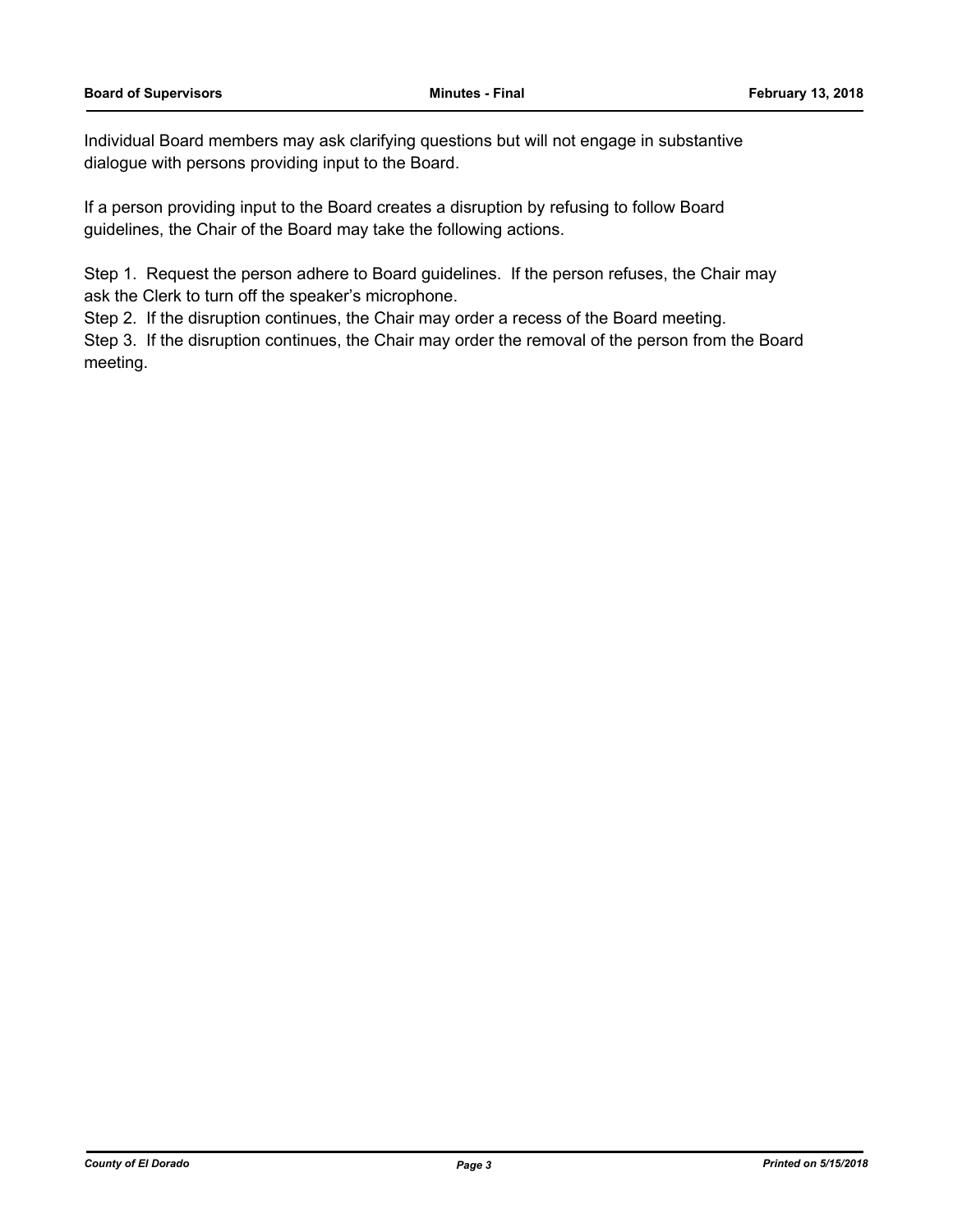#### **8:00 A.M. - CALLED TO ORDER AND RECESS TO CLOSED SESSION**

Present: 5 - Supervisor Veerkamp, Supervisor Frentzen, Supervisor Ranalli, Supervisor Novasel and Supervisor Hidahl

#### **9:00 A.M. - RECONVENED TO OPEN SESSION AND CLOSED SESSION REPORTS**

Present: 5 - Supervisor Veerkamp, Supervisor Frentzen, Supervisor Ranalli, Supervisor Novasel and Supervisor Hidahl

## **INVOCATION AND PLEDGE OF ALLEGIANCE TO THE FLAG**

**Supervisor Veerkamp gave the Invocation. Supervisor Veerkamp led the Pledge of Allegiance to the Flag.**

## **ADOPTION OF THE AGENDA AND APPROVAL OF CONSENT CALENDAR**

**A motion was made by Supervisor Frentzen, seconded by Supervisor Veerkamp to Adopt the Agenda and Approve the Consent Calendar.**

**Yes:** 5 - Veerkamp, Frentzen, Ranalli, Novasel and Hidahl

The Board may make any necessary additions, deletions or corrections to the agenda including moving items to or from the Consent Calendar and adopt the agenda and the Consent Calendar with one single vote. A Board member may request an item be removed from the Consent Calendar for discussion and separate Board action. At the appropriate time as called by the Board Chair, members of the public may make a comment on matters on the Consent Calendar prior to Board action.

## **OPEN FORUM**

*Public Comment: T. Caze, L. Brent-Bumb, M. Calvert, T. Sweeney*

#### [18-0296](http://eldorado.legistar.com/gateway.aspx?m=l&id=/matter.aspx?key=23639) OPEN FORUM (See Attachment)

Open Forum is an opportunity for members of the public to address the Board of Supervisors on subject matter that is not on their meeting agenda and within their jurisdiction. Public comments during Open Forum are limited to three minutes per person. Individuals authorized by organizations will have three minutes to present organizational positions and perspectives and may request additional time, up to five minutes. The total amount of time reserved for Open Forum is 20 Minutes.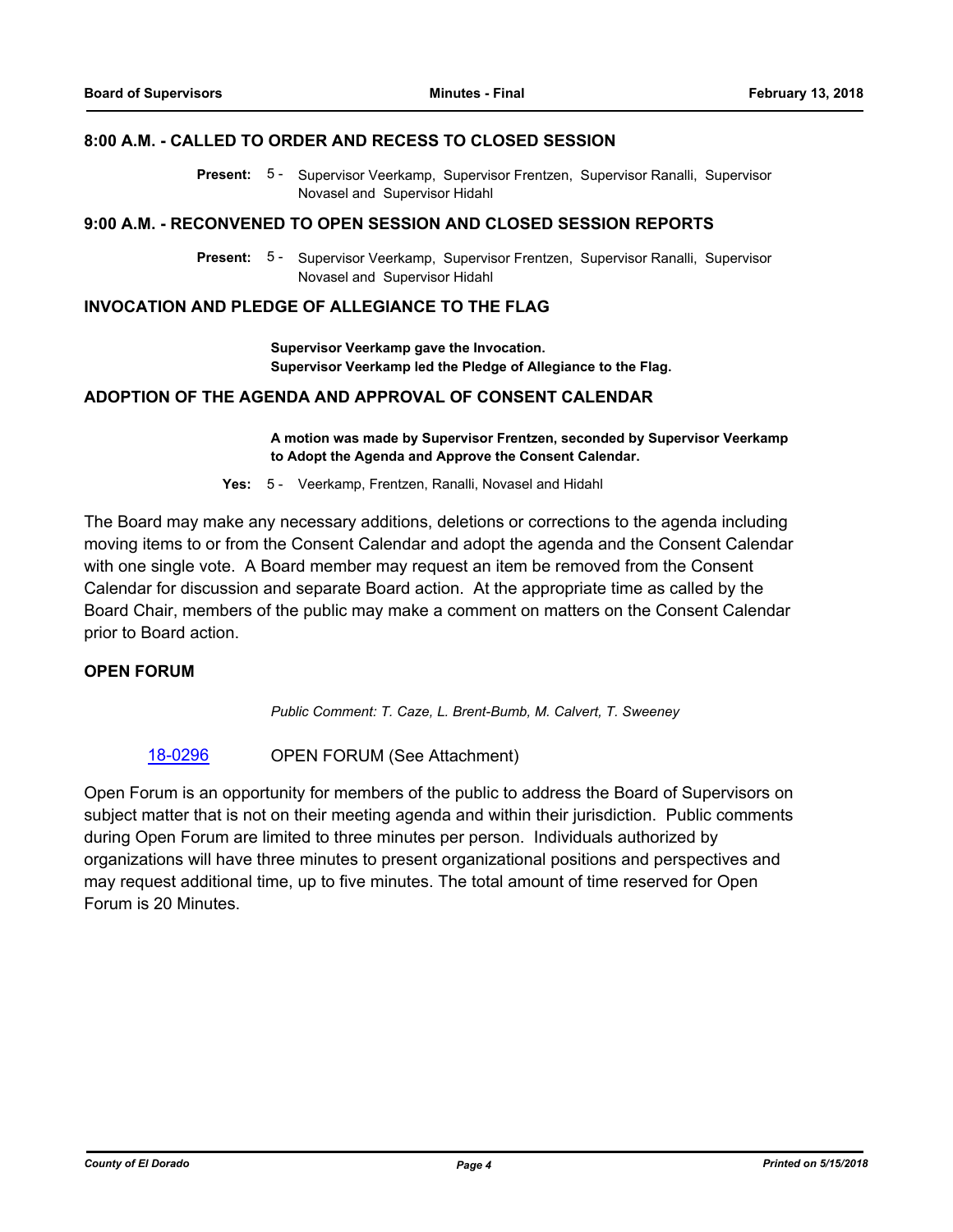## **CONSENT CALENDAR**

**1.** [18-0244](http://eldorado.legistar.com/gateway.aspx?m=l&id=/matter.aspx?key=23586) Clerk of the Board recommending the Board approve the Minutes from the special meeting of the Board of Supervisors on February 1, 2018 and the regular meeting of the Board of Supervisors on February 6, 2018.

**This matter was Approved on the Consent Calendar.**

#### **GENERAL GOVERNMENT - CONSENT ITEMS**

**2.** [18-0215](http://eldorado.legistar.com/gateway.aspx?m=l&id=/matter.aspx?key=23557) Chief Administrative Office, Facilities Management Division, recommending the Board authorize the Chair to execute the Exercise of Option to Extend Letter, as specified in the Option to Extend provision in Lease 069-L1411 with the Assembly Committee on Rules, California State Assembly, for 96 square feet of space located at 2441 Headington in Placerville for State Assemblyman Bigelow, extending the term an additional two years to February 28, 2020, with no changes to other provisions of the lease agreement.

**FUNDING:** General Fund.

**This matter was Approved on the Consent Calendar.**

**3.** [18-0165](http://eldorado.legistar.com/gateway.aspx?m=l&id=/matter.aspx?key=23507) Chief Administrative Office, Procurement and Contracts Division, presenting a list of County surplus property and recommending the Board so declare and authorize disposal of same in accordance with the procedures outlined in the County's Purchasing Ordinance, Chapter 3.12 and Section 3.12.220 thereof.

**FUNDING:** Various.

**This matter was Approved on the Consent Calendar.**

**4.** [18-0194](http://eldorado.legistar.com/gateway.aspx?m=l&id=/matter.aspx?key=23536) Human Resources Department recommending the Board approve modifications to Board Policy E-5 - Policy Prohibiting Discrimination, Harassment, and Retaliation, and Reporting and Complaint Procedures

**This matter was Approved on the Consent Calendar.**

**5.** [18-0176](http://eldorado.legistar.com/gateway.aspx?m=l&id=/matter.aspx?key=23518) Human Resources Department, Risk Management Division, recommending the Board approve modifications to Board Policy K-1 - Injury Illness and Prevention Program.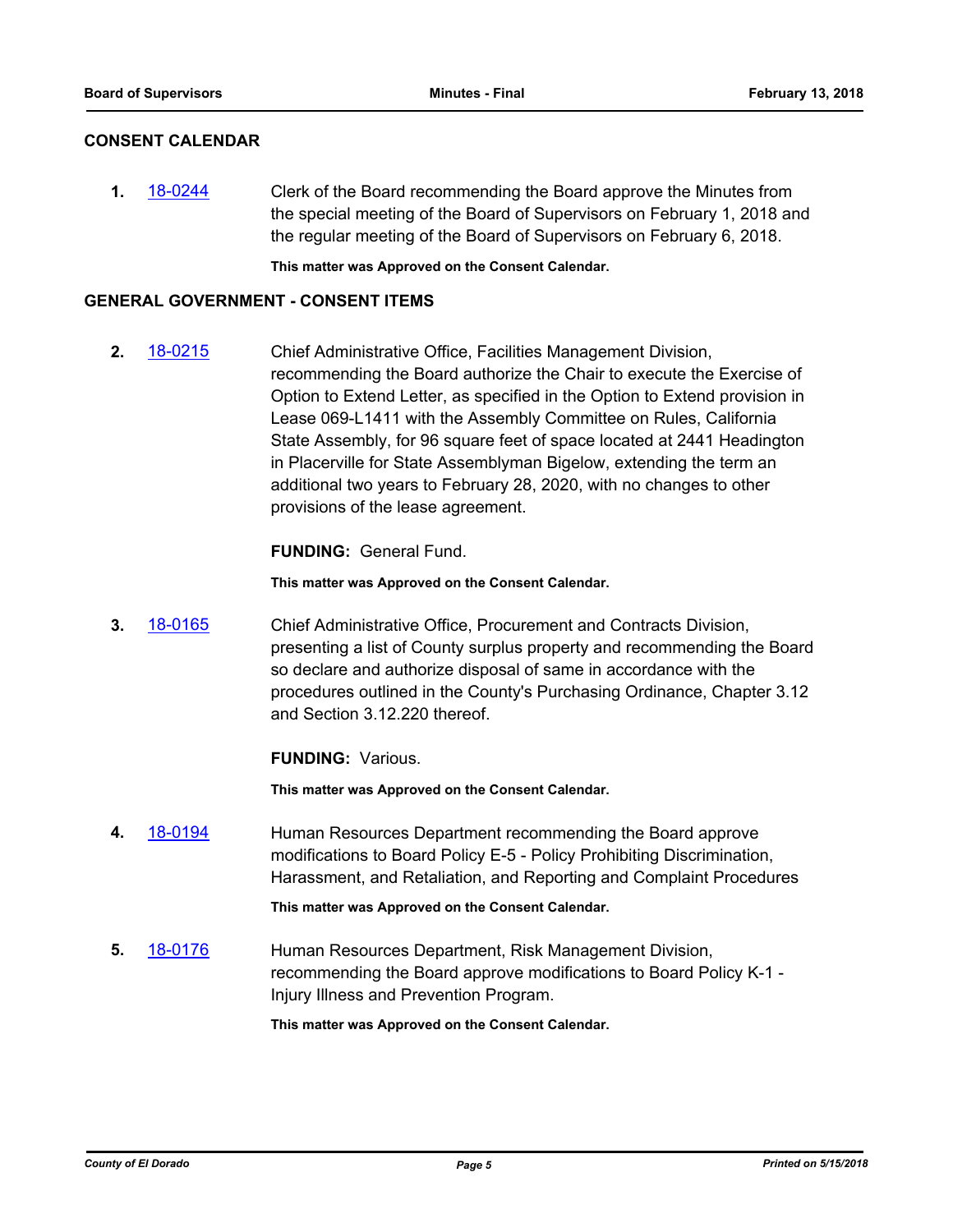**6.** [17-1305](http://eldorado.legistar.com/gateway.aspx?m=l&id=/matter.aspx?key=23249) Human Resources Department, Risk Management Division, recommending the Board approve modifications to Board Policy K-2 - Workplace Violence Prevention.

**This matter was Approved on the Consent Calendar.**

**7.** [18-0240](http://eldorado.legistar.com/gateway.aspx?m=l&id=/matter.aspx?key=23582) Human Resources Department recommending the Board: 1) Authorize the amendment of perpetual Agreement 471-S1211 (Fenix #886) with GovernmentJobs.com, Inc., doing business as NEOGOV, in order to utilize the application programming interface (API) integration allowing the County to purchase, monitor status of, and collect data on their background checks through close technical integration with Employment Screening Resources (ESR), and 2) Authorize the Purchasing Agent to sign the amended contract.

**FUNDING:** General Fund.

**This matter was Approved on the Consent Calendar.**

**8.** [18-0243](http://eldorado.legistar.com/gateway.aspx?m=l&id=/matter.aspx?key=23585) Supervisor Frentzen recommending the Board consider the following pertaining to the Cemetery Advisory Committee: 1) Accept the resignation of Art Cort and thank him for his service as the District II representative; and 2) Appoint Mary Tran as the District II representative, Term Expiration 1/1/2020.

**This matter was Approved on the Consent Calendar.**

**9.** [16-0305](http://eldorado.legistar.com/gateway.aspx?m=l&id=/matter.aspx?key=20961) Supervisor Ranalli recommending the Board find that a state of emergency continues to exist in El Dorado County as a result of unprecedented tree mortality due to drought conditions and related bark beetle infestations. (Cont. 2/6/18, Item 6)

**This matter was Approved on the Consent Calendar.**

**10.** [18-0257](http://eldorado.legistar.com/gateway.aspx?m=l&id=/matter.aspx?key=23600) Supervisor Ranalli recommending Board: 1) Authorize the Chair to sign the 2018 California State Fair "Counties Exhibits" Entry Form designating the El Dorado County Chamber of Commerce as the official representative for the County of El Dorado's exhibit at the 2018 California State Fair; and 2) Authorize that any award money for this exhibit, paid by the California Exposition and State Fair, will be paid to the El Dorado County Chamber of Commerce.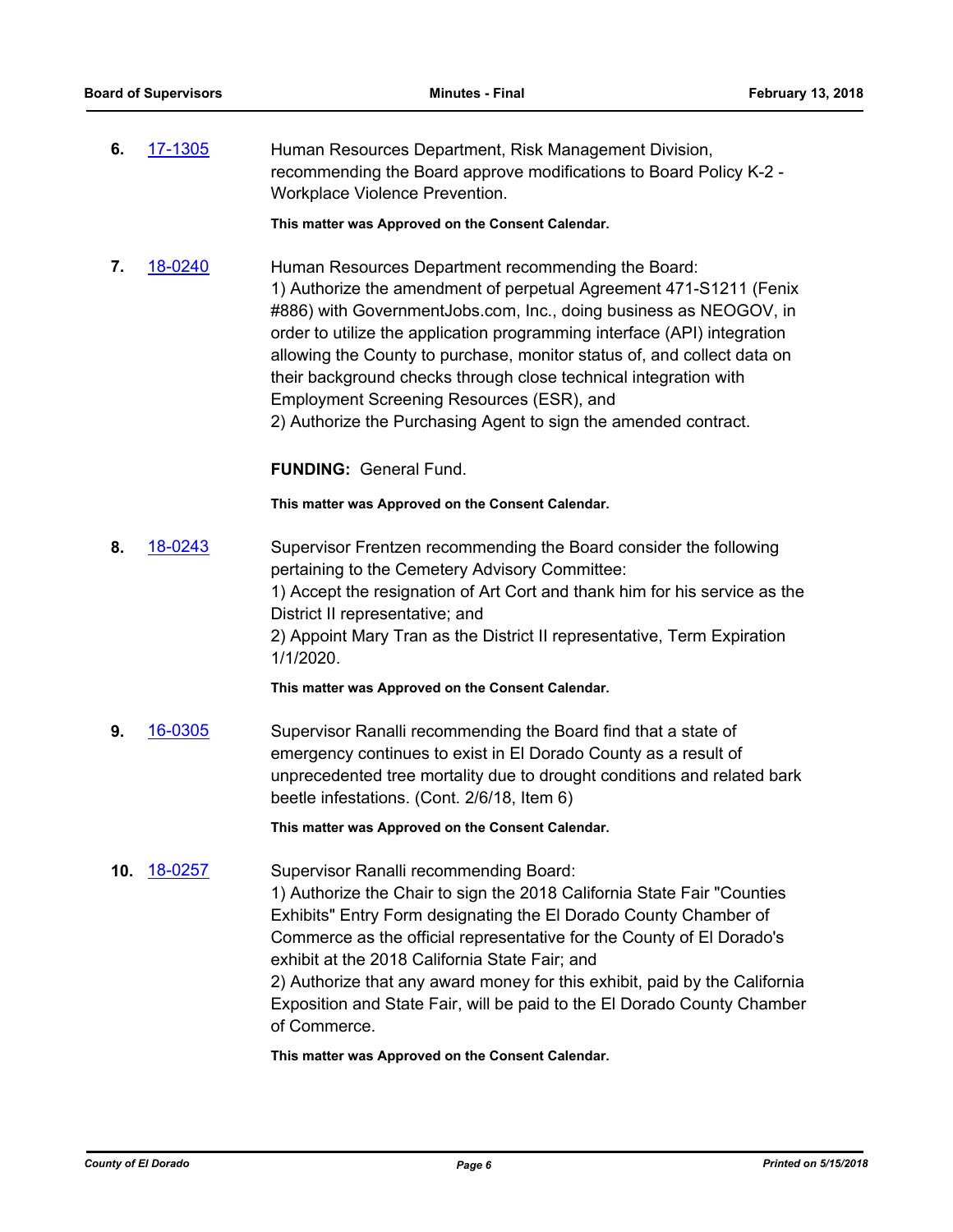#### **HEALTH AND HUMAN SERVICES - CONSENT ITEMS**

**11.** [17-1389](http://eldorado.legistar.com/gateway.aspx?m=l&id=/matter.aspx?key=23335) Health and Human Services Agency recommending the Board: 1) Approve and authorize the Chair to sign Agreement for Services 323-S1810 with Natalie Patterson, for the provision of registered dietitian services, with a term to commence upon execution through June 30, 2018 with the option to exercise three additional successive one-year terms, with a maximum contractual obligation of \$147,160 for the term of the Agreement; and

2) Authorize the Purchasing Agent, or designee, to execute further documents relating to Agreement for Services 323-S1810, including amendments which do not increase the maximum dollar amount or term of the Agreement, and contingent upon approval by County Counsel and Risk Management.

**FUNDING:** Funded by 29% Federal, 3% State, 48% County General Fund, and 20% Fees and Donations.

**This matter was Approved on the Consent Calendar.**

**12.** [18-0038](http://eldorado.legistar.com/gateway.aspx?m=l&id=/matter.aspx?key=23379) Health and Human Services Agency recommending the Board: 1) Approve and authorize the Chair to sign Agreement for Services 2088 with Infant Parent Center, for the provision of clinical services, outreach, linkage to other services, and stigma and discrimination reduction in support of Children 0-5 and their families on an "as requested" basis, for the term March 1, 2018 through June 30, 2020, with a maximum contractual obligation of \$575,000; and 2) Authorize the Purchasing Agent, or designee, to execute further documents relating to Agreement for Services 2088, including amendments which do not increase the maximum dollar amount or term of the Agreement, and contingent upon approval by County Counsel and Risk Management.

**FUNDING:** Mental Health Services Act and Medi-Cal funding.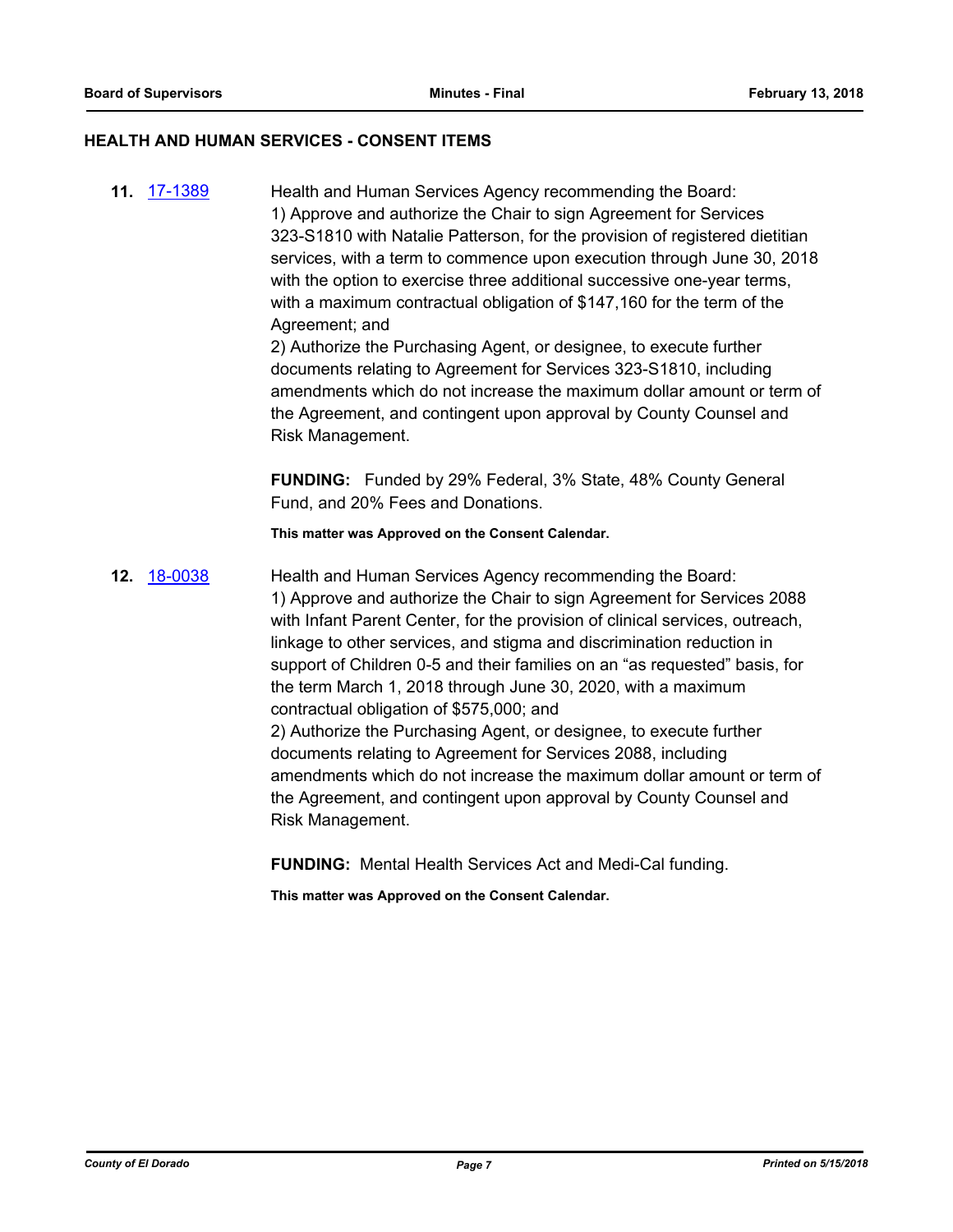**13.** [18-0207](http://eldorado.legistar.com/gateway.aspx?m=l&id=/matter.aspx?key=23549) Health and Human Services Agency, Public Health Division, recommending the Board approve and authorize the Chair to sign Amendment 4 to Agreement for Services 200-S0811 effective upon execution, with El Dorado County Emergency Services Authority, for the provision of ambulance transportation, to define the roles and responsibilities of the parties for implementation of electronic Prehospital Care Report (ePCR) software and tablets.

> **FUNDING:** County Service Area 7 - Benefit Assessment (West Slope Area); Special Tax; and fee for ambulance services.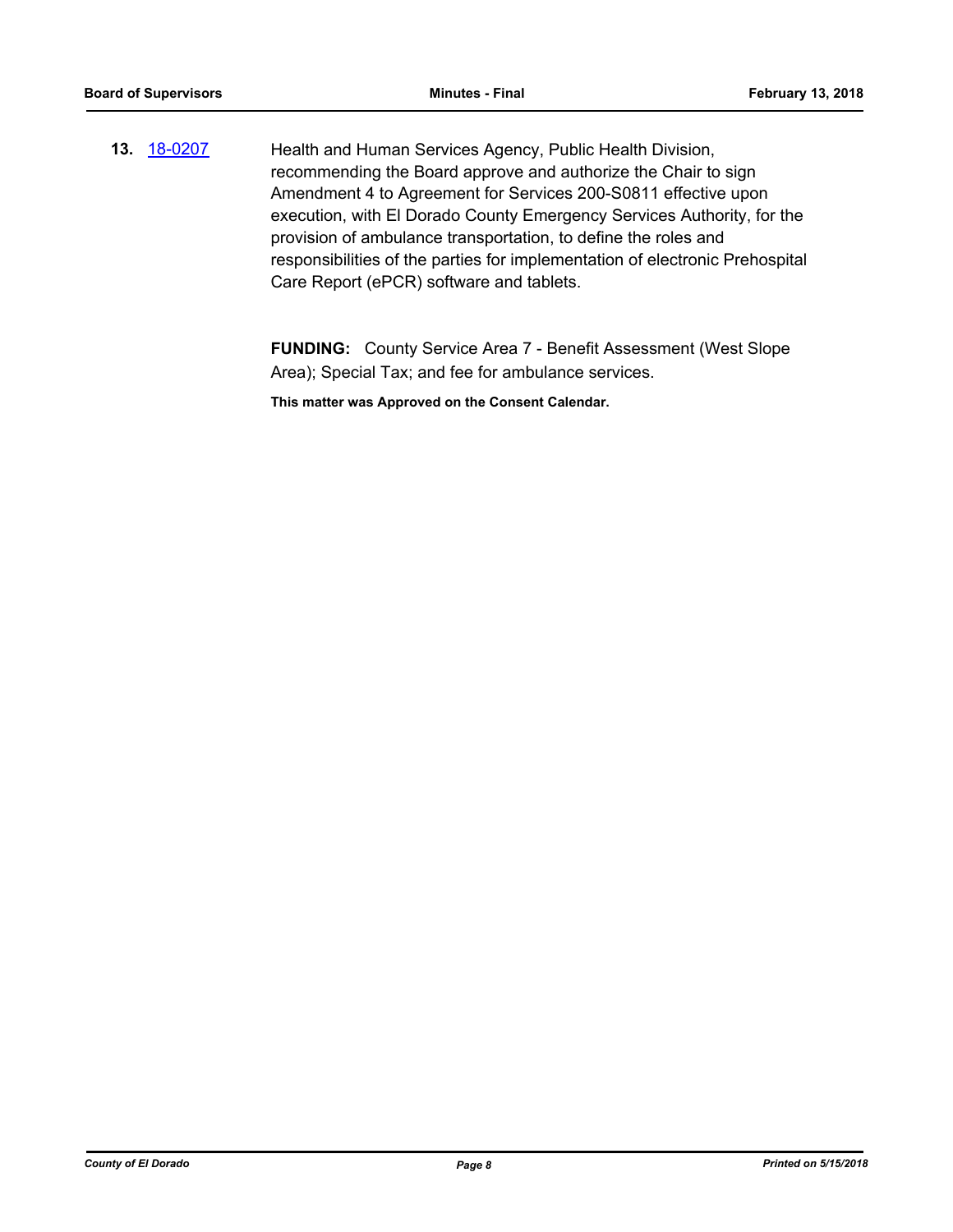#### **LAND USE AND DEVELOPMENT - CONSENT ITEMS**

**14.** [18-0248](http://eldorado.legistar.com/gateway.aspx?m=l&id=/matter.aspx?key=23591) Air Quality Management District (AQMD) recommending the Board, acting as the AQMD Board of Directors, approve and authorize the Chair to sign the first amendment to Agreement 470-F1611, increasing the term by one year and ending on February 28, 2019 with the El Dorado County Chamber of Commerce for the Stay & Play shuttle project, which provides year round County visitor shuttle services to regional venues, destinations, events and attractions.

**FUNDING:** AQMD Special Revenue Fund.

**This matter was Approved on the Consent Calendar.**

**15.** [18-0093](http://eldorado.legistar.com/gateway.aspx?m=l&id=/matter.aspx?key=23434) Community Development Services, Administration and Finance Division, recommending the Board:

> 1) Approve and authorize the Chair to sign a budget transfer adjusting the budget for Fiscal Year (FY) 2017/18 to allow for capitalization of the TRAKiT system through the ACO fund and the purchase and installation of operable roll-up and lockable doors in the Fleet shop garage; 2) Approve the addition of the TRAKiT system to the ACO fund fixed asset list (4/5 vote required); and

2) Approve the addition of garage doors for Fleet Operations to the transportation fixed asset list.

**FUNDING:** Various (see detail below).

**This matter was Approved on the Consent Calendar.**

**16.** [18-0174](http://eldorado.legistar.com/gateway.aspx?m=l&id=/matter.aspx?key=23516) Community Development Services, Planning and Building Department, submitting for approval the Final Map (TM06-1409-F-3) for West Valley Village Lots 6 and 7, Unit 2 Subdivision, creating a total of three residential lots on property identified as Assessor's Parcel Numbers 118-570-02 and 118-570-03, located on the east end of Eagle Creek Court, approximately 600 feet east of the intersection with Blackstone Parkway, in the El Dorado Hills area, and recommending the Board consider the following: 1) Approve the Final Map (TM06-1409-F-3) for West Valley Village Lots 6

> and 7, Unit 2; and 2) Approve and authorize the Chair to sign the Agreement to Make

Subdivision Improvements for Class 1 Subdivision between the County and AKT West Valley Investors, LLC (Attachment B). (Supervisorial District 2)

**FUNDING:** N/A (Developer Funded Subdivision Improvements)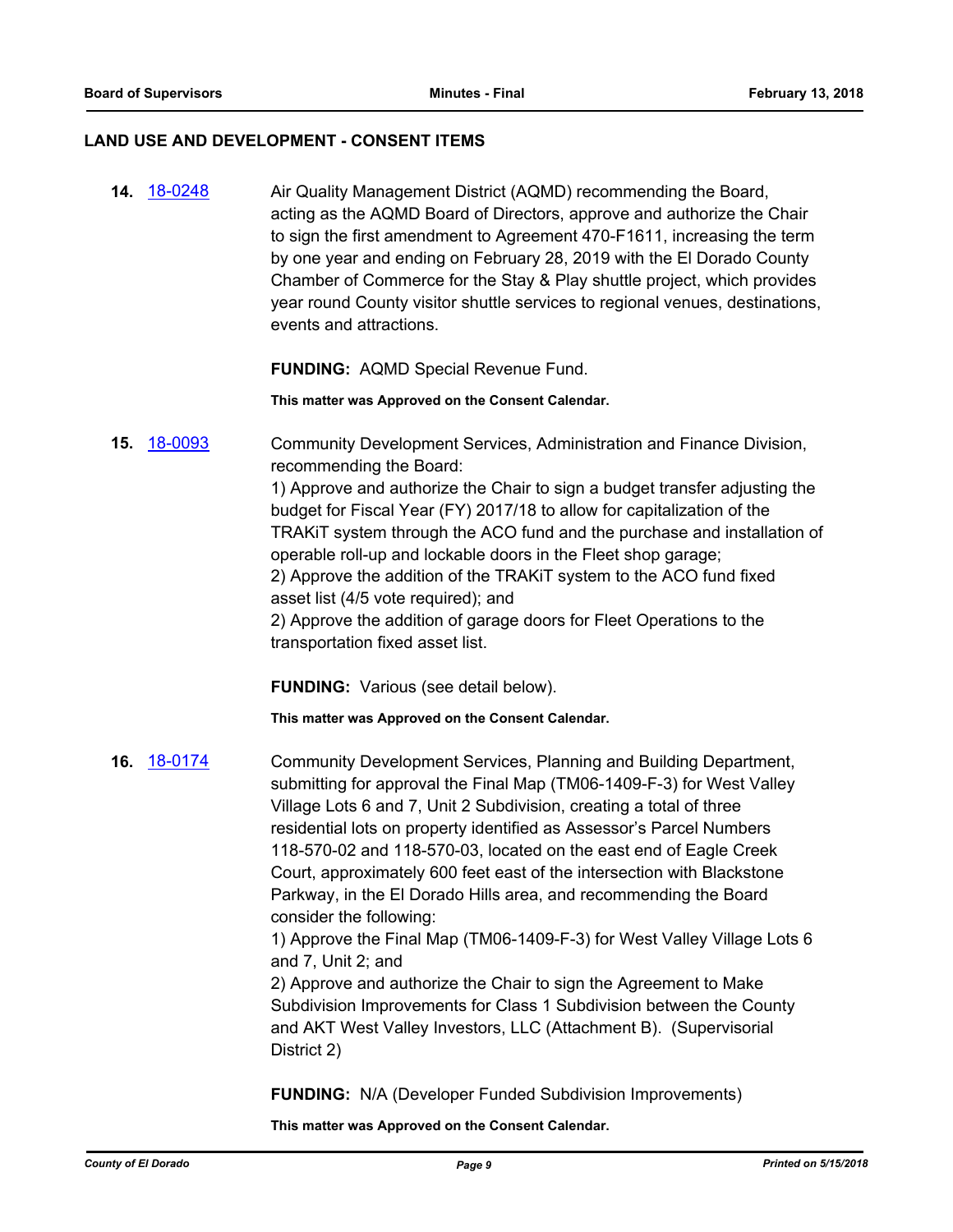| 17. 18-0072 | Community Development Services, Department of Transportation,              |
|-------------|----------------------------------------------------------------------------|
|             | recommending the Board:                                                    |
|             | 1) Accept the subdivision improvements for Treviso II, as complete;        |
|             | 2) Reduce Performance Bond SUR20000207 to \$216,172.74, which is           |
|             | ten percent of the total cost of the subdivision improvements. This amount |
|             | guarantees against any defective work, labor done, or defective materials  |
|             |                                                                            |

furnished, which is to be released after one year if no claims are made; 3) Hold Laborers & Materialmens Bond SUR20000207 in the amount of \$1,080,863.68 for six months to guarantee payments to persons furnishing labor, materials, or equipment; and

4) Authorize the Clerk of the Board to release the respective Bonds after the required time periods.

**FUNDING:** Developer Funded. (No Federal Funds)

**This matter was Approved on the Consent Calendar.**

**18.** [18-0172](http://eldorado.legistar.com/gateway.aspx?m=l&id=/matter.aspx?key=23514) Community Development Services, Department of Transportation, Fleet Unit, recommending the Board approve the following:

1) Dispense with the formal bid process in accordance with Purchasing Ordinance 3.12.16, Section D;

2) Authorize the Purchasing Agent to utilize the State of California's competitively bid Contracts #1-16-23-20 A-J and #1-16-23-23 A-H for the acquisition of two (2) trucks, six (6) SUV's and two (2) vans between the two Contracts for the Community Development Services, Department of Transportation, Fleet Unit; and

3) Authorize the Purchasing Agent to sign purchase orders to the State awarded vendors Elk Grove Auto Group and Winner Chevrolet of Elk Grove, CA in the amount of \$271,942 plus applicable taxes, fees and delivery (estimated at \$21,304) for a one time purchase following Board approval.

**FUNDING:** Fleet Internal Service Fund.

**This matter was Approved on the Consent Calendar.**

**19.** [18-0076](http://eldorado.legistar.com/gateway.aspx?m=l&id=/matter.aspx?key=23417) Community Development Services, Department of Transportation, and the Chief Administrative Office recommending the Board consider the following pertaining to the Tree Mortality Project, Phase III, Contract PW 17-31208:

1) Approve and adopt the Contract Documents; and

2) Authorize advertisement for bids.

**FUNDING:** California Disaster Assistance Act Funds (75% - State) and General Fund (25% - Local).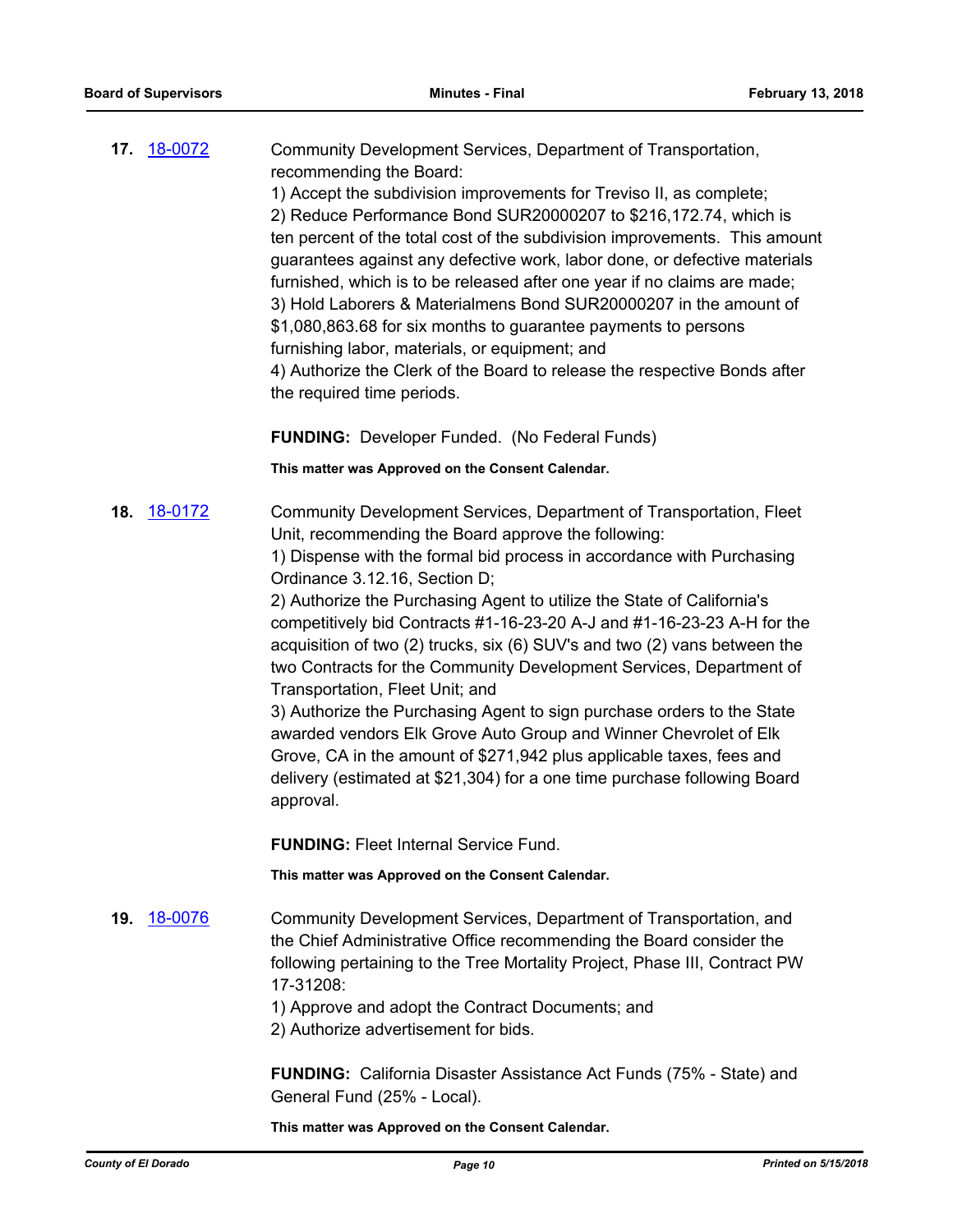#### **LAW AND JUSTICE - CONSENT ITEMS**

**20.** [18-0083](http://eldorado.legistar.com/gateway.aspx?m=l&id=/matter.aspx?key=23424) Sheriff's Office recommending the Board authorize the Chair to sign a Memorandum of Understanding between the Sheriff's Office (SO) and the Placerville Police Department (PPD), whose mutual goal in this agreement is for the SO to provide dispatch services for PPD on an as needed basis for the term of January 1, 2018 to July 31, 2018.

**FUNDING:** Reimbursement from PPD.

**This matter was Approved on the Consent Calendar.**

**21.** [18-0210](http://eldorado.legistar.com/gateway.aspx?m=l&id=/matter.aspx?key=23552) Sheriff's Office recommending the Board approve the acceptance of and authorize the Sheriff to sign the Domestic Cannabis Eradication and Suppression Program grant funding Letter of Agreement 2018-14 with the United States Department of Justice Drug Enforcement Administration in the amount of \$56,000 for the period of October 01, 2017 to September 30, 2018 to defray costs relating to the eradication and suppression of illicit marijuana.

> **FUNDING:** United States Department of Justice Drug Enforcement Administration.

**This matter was Approved on the Consent Calendar.**

**22.** [18-0211](http://eldorado.legistar.com/gateway.aspx?m=l&id=/matter.aspx?key=23553) Sheriff's Office recommending the Board approve and authorize the Sheriff to sign the Fiscal Year 2018/19 Boating Safety and Enforcement Financial Aid Contract with the California Department of Parks and Recreation Division of Boating and Waterways in the amount of \$319,546 for the term July 1, 2018 through June 30, 2019 to provide boating safety and enforcement activities on the County's waterways.

> **FUNDING:** State of California Department of Parks and Recreation Division of Boating and Waterways and El Dorado County Boat Taxes.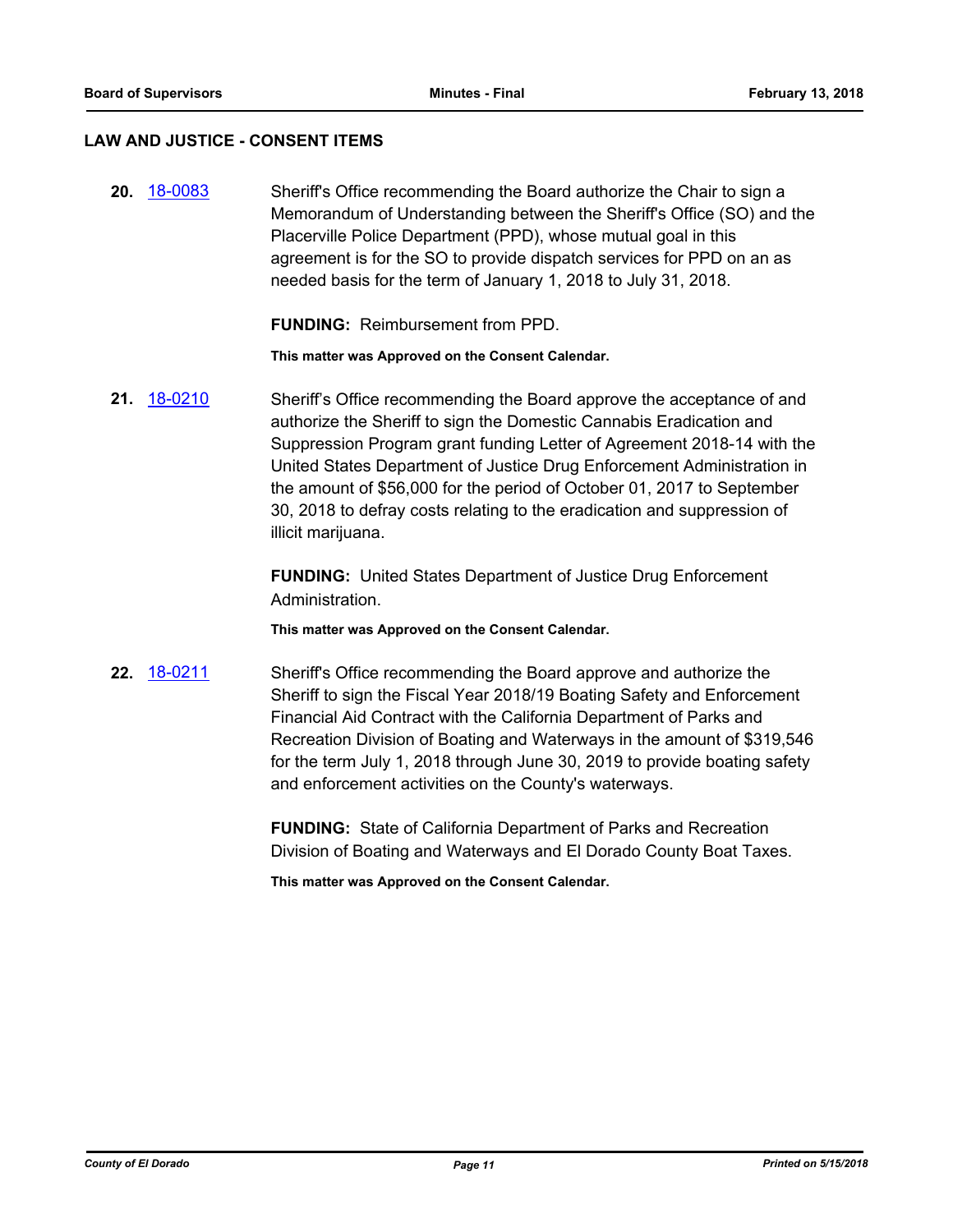**23.** [18-0212](http://eldorado.legistar.com/gateway.aspx?m=l&id=/matter.aspx?key=23554) Sheriff's Office recommending the Board approve and authorize the Chair to sign and execute Reimbursement Agreement 278-O1811 between the County and City of Placerville for reimbursement of funds in the amount of \$7,000 for the grant performance period that ends May 31, 2018 from the Fiscal Year (FY) 2015 Homeland Security Grant for the purchase of two years of License Plate Reader maintenance for the Placerville Police Department.

**FUNDING:** FY 2015 Homeland Security Grant.

**This matter was Approved on the Consent Calendar.**

**24.** [18-0220](http://eldorado.legistar.com/gateway.aspx?m=l&id=/matter.aspx?key=23562) Sheriff's Office recommending that the Board authorize the Chair to sign Amendment I to Agreement 002-S1711 with the County of Sacramento for autopsy, support, and morgue services, to amend the Scope of Services to include consulting services, increase the not to exceed amount by \$15,000, and update the Contract Administrator.

**FUNDING:** General Fund.

**This matter was Approved on the Consent Calendar.**

## **END CONSENT CALENDAR**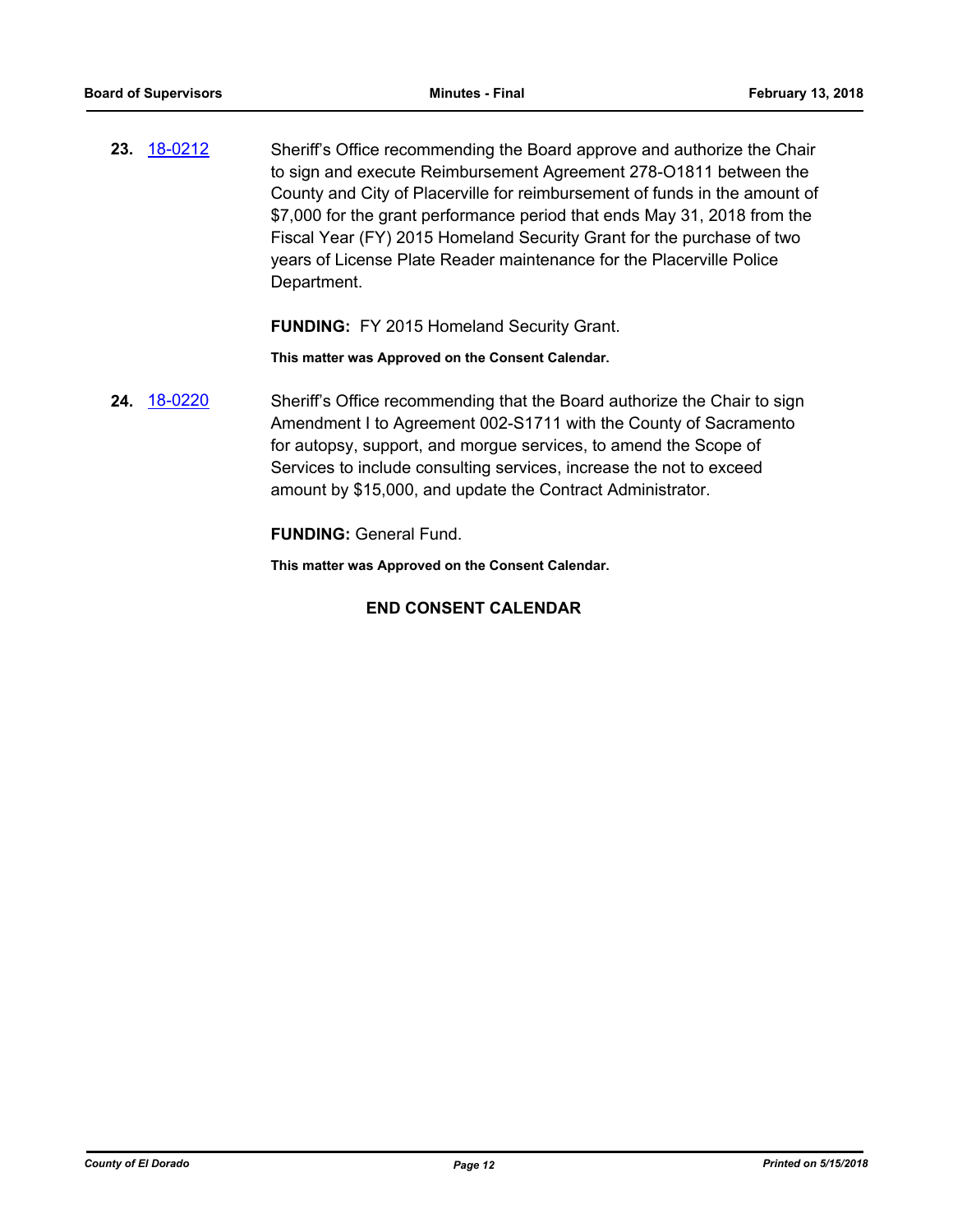#### **DEPARTMENT MATTERS (Items in this category may be called at any time.)**

**25.** [18-0208](http://eldorado.legistar.com/gateway.aspx?m=l&id=/matter.aspx?key=23550) Health and Human Services Agency recommending the Board receive and file a presentation outlining the Service Integration Plan activities and status within the Health and Human Services Agency. (Est. Time: 20 Min.)

**FUNDING:** Multiple State, Federal and Other.

**Received and Filed.**

**26.** [18-0253](http://eldorado.legistar.com/gateway.aspx?m=l&id=/matter.aspx?key=23596) Chief Administrative Office, Auditor-Controller, and District Attorney, as the Executive Sponsors of the FENIX implementation, recommending the Board adopt and authorize the Chair to sign Resolution **019-2018**, amending the Authorized Personnel Allocation for the Human Resources Department to add 1.0 Full Time Equivalent (FTE) Administrative Technician to assist with the implementation of the HR/Payroll module. (Est. Time: 10 Min.)

**FUNDING:** General Fund.

**A motion was made by Supervisor Hidahl, seconded by Supervisor Frentzen to Adopt Resolution 019-2018.**

**Yes:** 5 - Veerkamp, Frentzen, Ranalli, Novasel and Hidahl

#### **10:00 A.M. - TIME ALLOCATION**

- **27.** [18-0104](http://eldorado.legistar.com/gateway.aspx?m=l&id=/matter.aspx?key=23446) Chief Administrative Office recommending the Board receive informational presentations from the listed Departments as part of the preparation for the Fiscal Year 2018-19 Budget development process: 1) County Assessor;
	- 2) Surveyor & GIS Department;
	- 3) Public Defender; and
	- 4) Child Support Services. (Est. Time: 1.5 Hrs.)

*Public Comment: T. Caze*

**The Board received presentations from the County Assessor and the Surveyor & GIS Department.**

**The Public Defender and Child Support Services presentations will be heard on March 6, 2018.**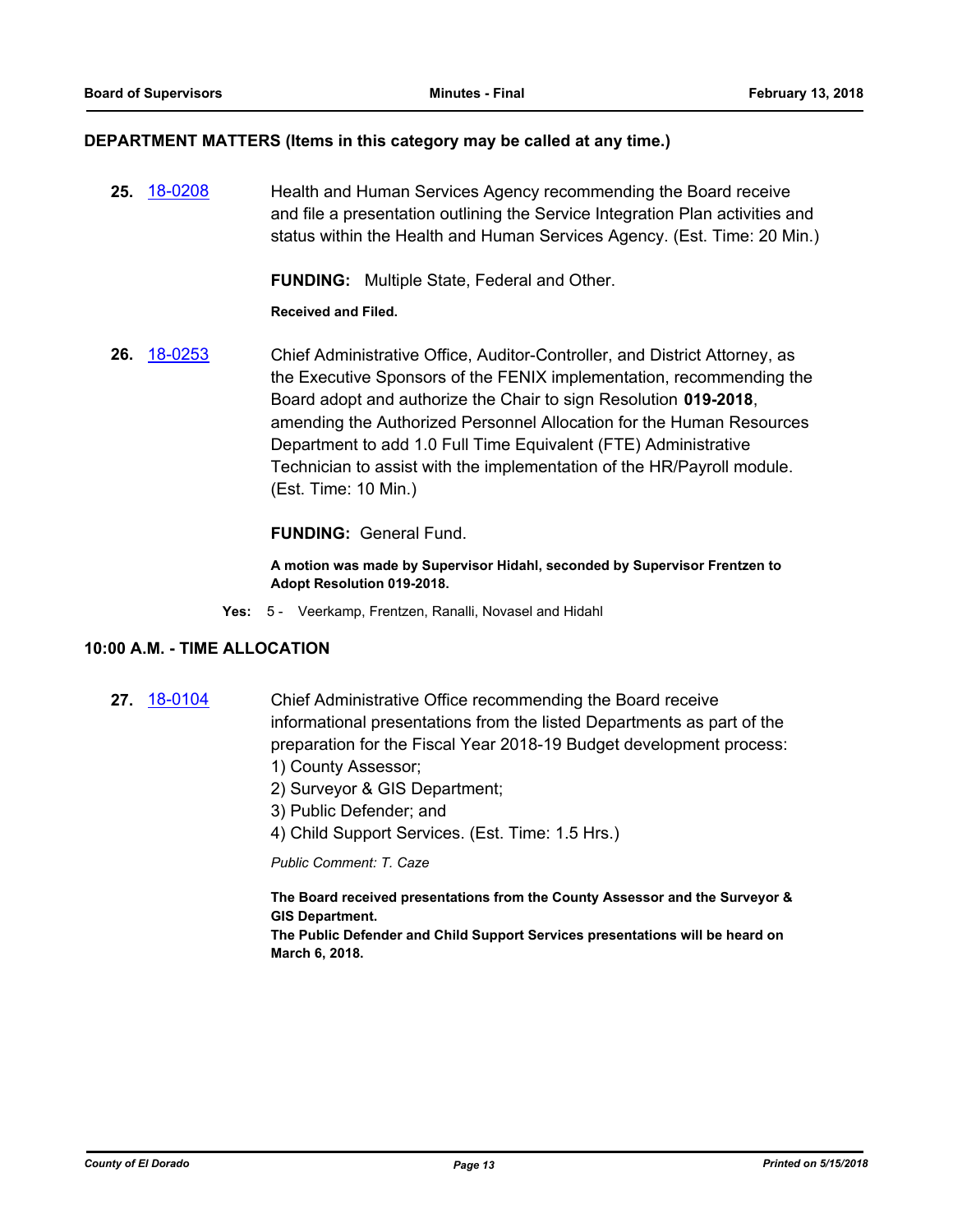## **11:00 A.M. - TIME ALLOCATION**

**28.** [18-0231](http://eldorado.legistar.com/gateway.aspx?m=l&id=/matter.aspx?key=23573) Department of Agriculture recommending the Board receive a presentation by the University of California Cooperative Extension Farm Advisor on an update of local wine grape growing issues and invitation to the Annual Foothill Grape Day to be held March 29, 2018. (Est. Time: 15 Min.)

**Received and Filed.**

**29.** [18-0182](http://eldorado.legistar.com/gateway.aspx?m=l&id=/matter.aspx?key=23524) Chief Administrative Office, Parks Division recommending the Board: 1) Adopt the Negative Declaration and Initial Study for the revised River Management Plan as prepared by the Consultant; and 2) Approve and authorize the Chair to sign Resolution **018-2018** adopting the revised 2018 River Management Plan for the South Fork of the American River. (Est. Time: 20 Min.)

#### **FUNDING:** River Fees.

*Public Comment: N. Rangel, M. Lane*

**A motion was made by Supervisor Veerkamp, seconded by Supervisor HIdahl to Approve this matter and Adopt Resolution 018-2018.**

**Yes:** 5 - Veerkamp, Frentzen, Ranalli, Novasel and Hidahl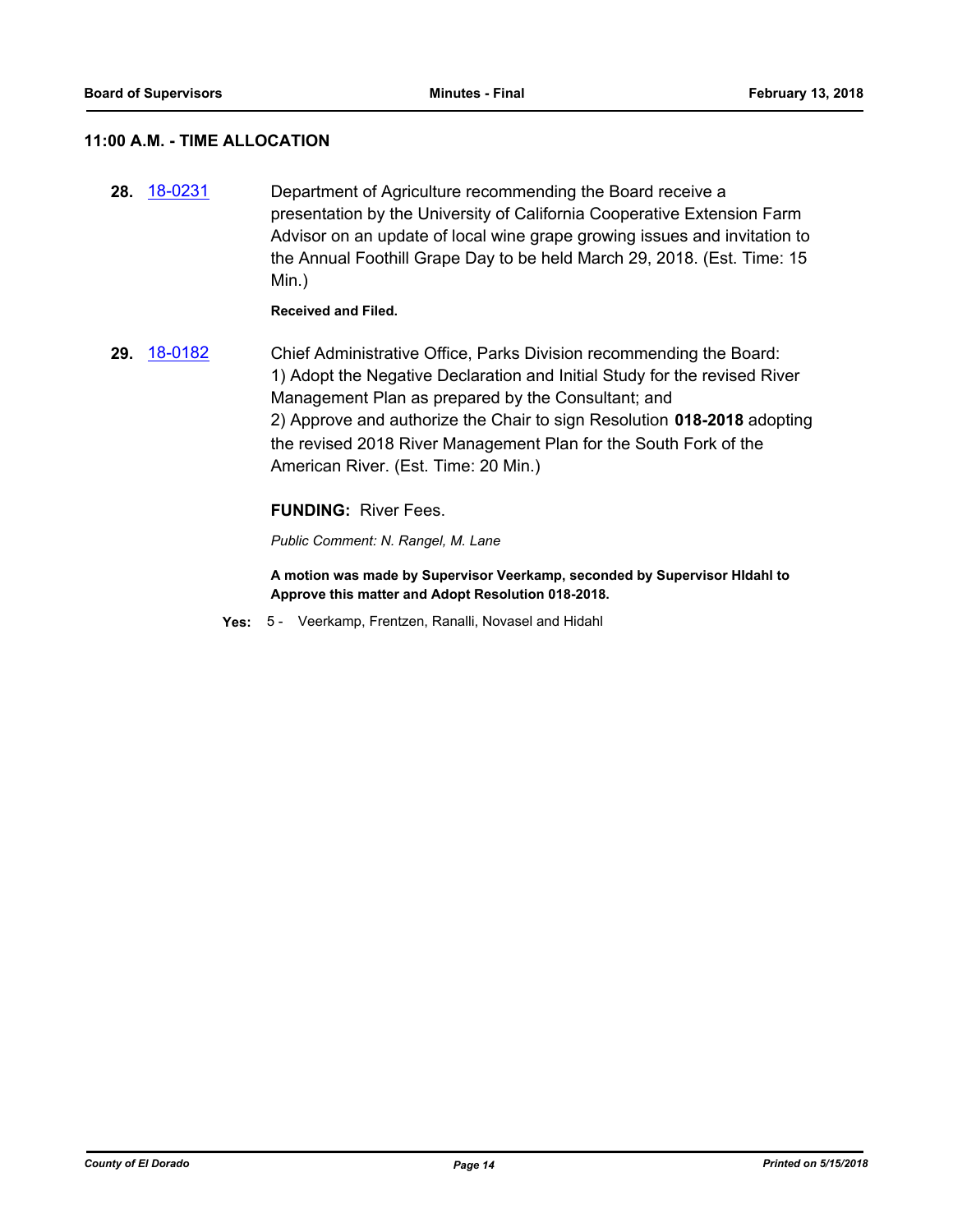#### **1:00 P.M. - TIME ALLOCATION**

**30.** [18-0192](http://eldorado.legistar.com/gateway.aspx?m=l&id=/matter.aspx?key=23534) HEARING - To consider the recommendation of the Planning Commission on the Oliver project (General Plan Amendment A17-0001/Rezone Z17-0003) on property identified by Assessor's Parcel Number 329-162-59, consisting of 0.25 acre, in the El Dorado/Diamond Springs area, submitted by Veritas Capital LLC/Danny Oliver; and staff recommending the Board take the following actions:

> 1) Adopt the Negative Declaration based on the Initial Study prepared by staff;

> 2) Approve A17-0001 amending the General Plan Land Use designation for Assessor's Parcel Number 329-162-59 from Commercial to High-Density Residential based on the Findings presented;

3) Approve Z17-0003 rezoning Assessor's Parcel Number 329-162-59 from Commercial, Limited to Single-Unit Residential based on the Findings presented;

4) Adopt Ordinance **5078** for said rezone; and

5) Continue item for final action to occur with the adoption of the Resolution approving the General Plan Amendments considered by the Board during the "General Plan Window", tentatively scheduled for February 13, 2018. (Supervisorial District 3) (Est. Time: 10 Min.)

**Supervisor Ranalli opened the public hearing.**

**A motion was made by Supervisor Veerkamp, seconded by Supervisor Hidahl to Approve this matter:**

**1) Adopt the Negative Declaration based on the Initial Study prepared by staff; 2) Approve A17-0001 amending the General Plan Land Use designation for Assessor's Parcel Number 329-162-59 from Commercial to High-Density Residential based on the Findings presented;** 

**3) Approve Z17-0003 rezoning Assessor's Parcel Number 329-162-59 from Commercial, Limited to Single-Unit Residential based on the Findings presented;**

**4) Adopt Ordinance 5078 for said rezone; and**

**5) Continue item for final action to occur with the adoption of the Resolution approving the General Plan Amendments considered by the Board during the "General Plan Window", tentatively scheduled for February 13, 2018. (Item 32 on today's Agenda)**

**Yes:** 4 - Veerkamp, Ranalli, Novasel and Hidahl

**Noes:** 1 - Frentzen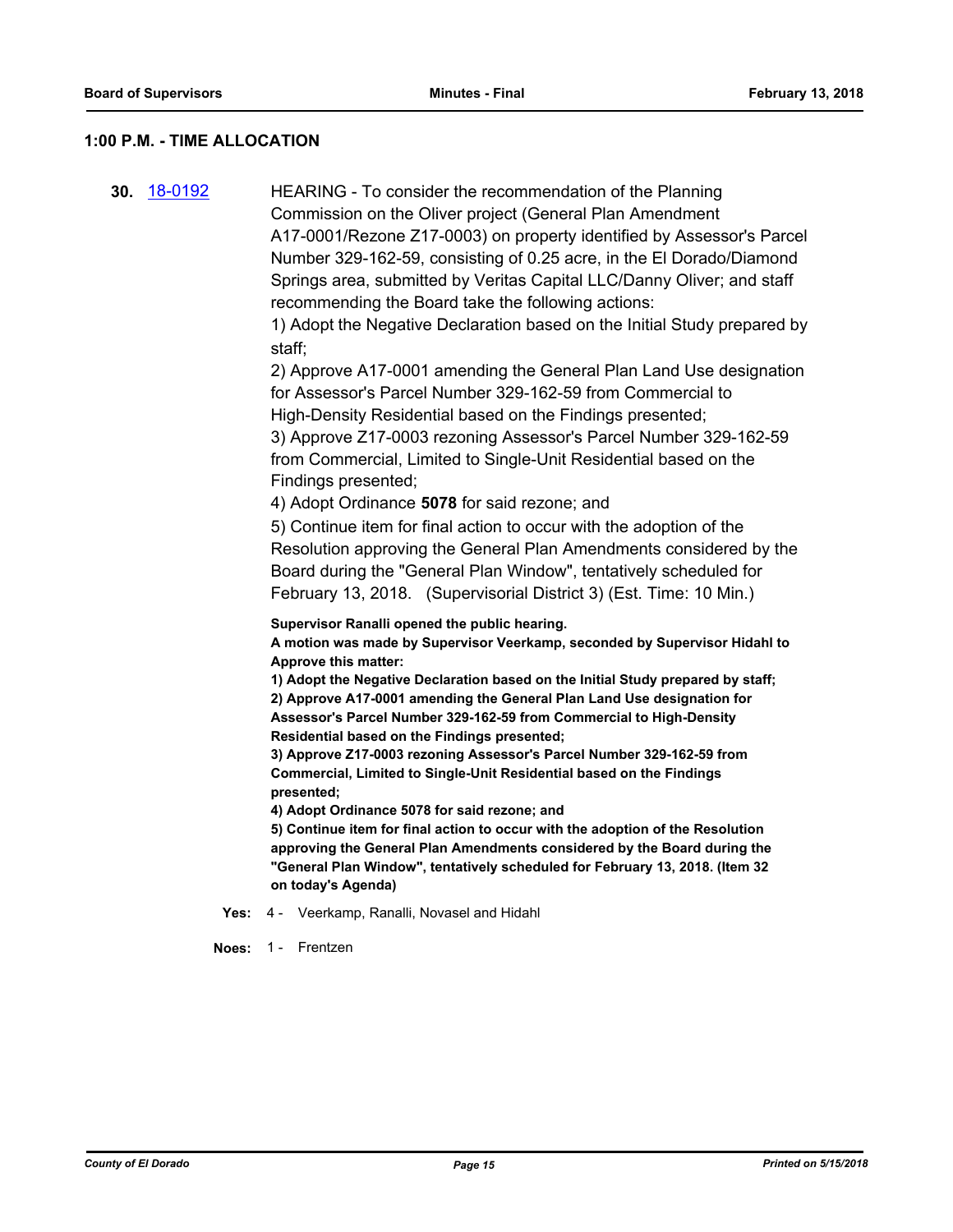**31.** [18-0193](http://eldorado.legistar.com/gateway.aspx?m=l&id=/matter.aspx?key=23535) HEARING - To consider the recommendation of the Planning Commission on the El Dorado Hills Apartments project (General Plan Amendment A16-0001/Rezone Z16-0004/Specific Plan Revision SP86-0002-R-3/Planned Development Revision PD94-0004-R-3) on property identified by Assessor's Parcel Numbers 121-290-60, 121-290-61, and 121-290-62, consisting of 4.56 acres, in the El Dorado Hills area, submitted by The Spanos Corporation; and staff recommending the Board take the following actions: 1) Adopt Resolution **016-2018** certifying the Environmental Impact Report (State Clearinghouse No. 201704217) based on the Findings presented; 2) Adopt the Mitigation Monitoring Reporting Program in accordance with the California Environmental Quality Act Guidelines Section 15074(d), incorporated as Conditions of Approval; 3) Approve A16-0001 adding a new policy under Objective 2.2.6 (Site Specific Policy Section) in the General Plan increasing the maximum residential density allowed in the General Plan from 24 dwelling units/acre

to a maximum of 47 dwelling units/acre for the 4.565-acre site within the Town Center East Planned Development area identified as Assessor's Parcel Numbers 121-290-60, 121-290-61, and 121-290-62, based on the Findings presented;

4) Approve Specific Plan Amendment SP86-0002-R-3 amending the El Dorado Hills Specific Plan incorporating multifamily residential use, density, and related standards for the apartment project with the project site being designated as "Urban Infill Residential" within the Village T area of the El Dorado Hills Specific Plan, based on the Findings presented; 5) Approve Z16-0004 rezoning Assessor's Parcel Numbers 121-290-60, 121-290-61, and 121-290-62 from General Commercial-Planned Development to Multifamily Residential-Planned Development, with revisions to the Multifamily Residential zone district development standards being applicable to the proposed 214-unit apartment complex, based on the Findings presented;

6) Approve Planned Development Revision PD94-0004-R-3 revising the Town Center East Planned Development incorporating multifamily residential use, density, and related design and development standards for the proposed 214-unit apartment complex within Planning Area 2 of the Town Center East Development Plan, with the proposed apartment complex being contained in two 4-story, 60-foot-tall buildings and a 5-level, 60-foot-tall parking garage and other on-site amenities, based on the Findings and subject to the Conditions of Approval presented; 7) Adopt Ordinance **5079** for said rezone; and

8) Continue item for final action to occur with the adoption of the Resolution approving the General Plan Amendments considered by the Board during the "General Plan Window", tentatively scheduled for February 13, 2018. (Supervisorial District 1) (Est. Time: 1.5 Hrs.)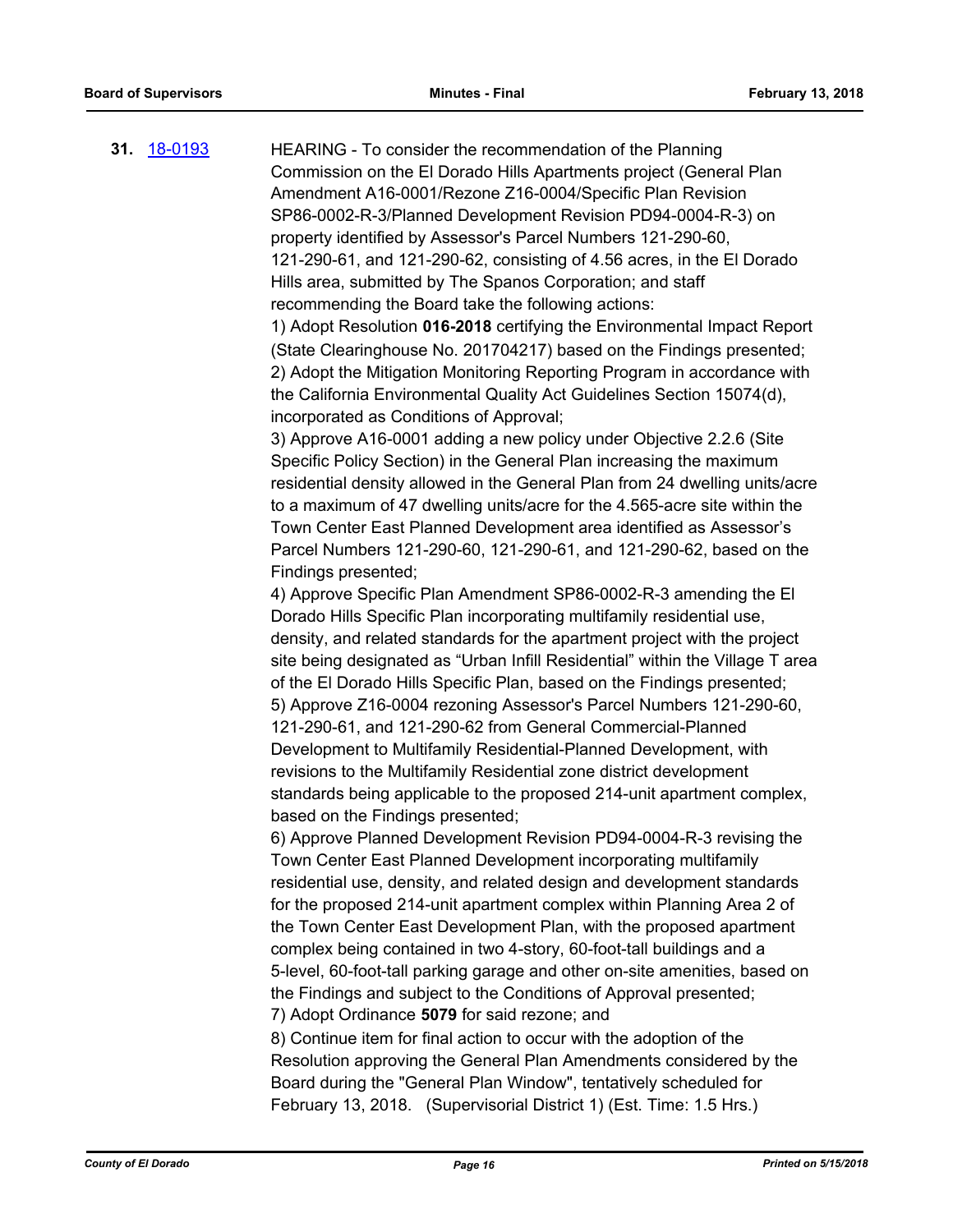**A motion was made by Supervisor Frentzen to deny the project. Motion Failed for lack of a second.**

*Public Comment: D. Manning, E. VanDyke, C. Burson, N. Burke, S. Noble, K. Beal, L. Parlin, L. Bentani, B. Smart, J. Wiley, J. Harn, R. Everett, S. Mundy, R. Hargrove, S. Hayley, S. Taylor, G. Helm*

**Supervisor Ranalli opened the public hearing.**

**A motion was made by Supervisor Veerkamp, seconded by Supervisor Hidhal to:** 

**1) Adopt Resolution 016-2018 certifying the Environmental Impact Report (State Clearinghouse No. 201704217) based on the Findings presented;**

**2) Adopt the Mitigation Monitoring Reporting Program in accordance with the California Environmental Quality Act Guidelines Section 15074(d), incorporated as Conditions of Approval;**

**3) Approve A16-0001 adding a new policy under Objective 2.2.6 (Site Specific Policy Section) in the General Plan increasing the maximum residential density allowed in the General Plan from 24 dwelling units/acre to a maximum of 47 dwelling units/acre for the 4.565-acre site within the Town Center East Planned Development area identified as Assessor's Parcel Numbers 121-290-60, 121-290-61, and 121-290-62, based on the Findings presented;**

**4) Approve Specific Plan Amendment SP86-0002-R-3 amending the El Dorado Hills Specific Plan incorporating multifamily residential use, density, and related standards for the apartment project with the project site being designated as "Urban Infill Residential" within the Village T area of the El Dorado Hills Specific Plan, based on the Findings presented;**

**5) Approve Z16-0004 rezoning Assessor's Parcel Numbers 121-290-60, 121-290-61, and 121-290-62 from General Commercial-Planned Development to Multifamily Residential-Planned Development, with revisions to the Multifamily Residential zone district development standards being applicable to the proposed 214-unit apartment complex, based on the Findings presented;**

**6) Approve Planned Development Revision PD94-0004-R-3 revising the Town Center East Planned Development incorporating multifamily residential use, density, and related design and development standards for the proposed 214-unit apartment complex within Planning Area 2 of the Town Center East Development Plan, with the proposed apartment complex being contained in two 4-story, 60-foot-tall buildings and a 5-level, 60-foot-tall parking garage and other on-site amenities, based on the Findings and subject to the Conditions of Approval presented;**

**7) Adopt Ordinance 5079 for said rezone;** 

**8) Continue item for final action to occur with the adoption of the Resolution approving the General Plan Amendments considered by the Board during the "General Plan Window", tentatively scheduled for February 13, 2018 (Item 32 on today's Agenda); and**

**9) Include the additional two Conditions of Approval that the project applicant fee for the Intelligent Transportation Systems Master Plan Program ("ITS Program") be kept in a separate account specifically designated for this project and the Provision of Public Open Space. (Conditions 13 and 17 as shown on Attachment S).**

**Yes:** 4 - Veerkamp, Ranalli, Novasel and Hidahl

**Noes:** 1 - Frentzen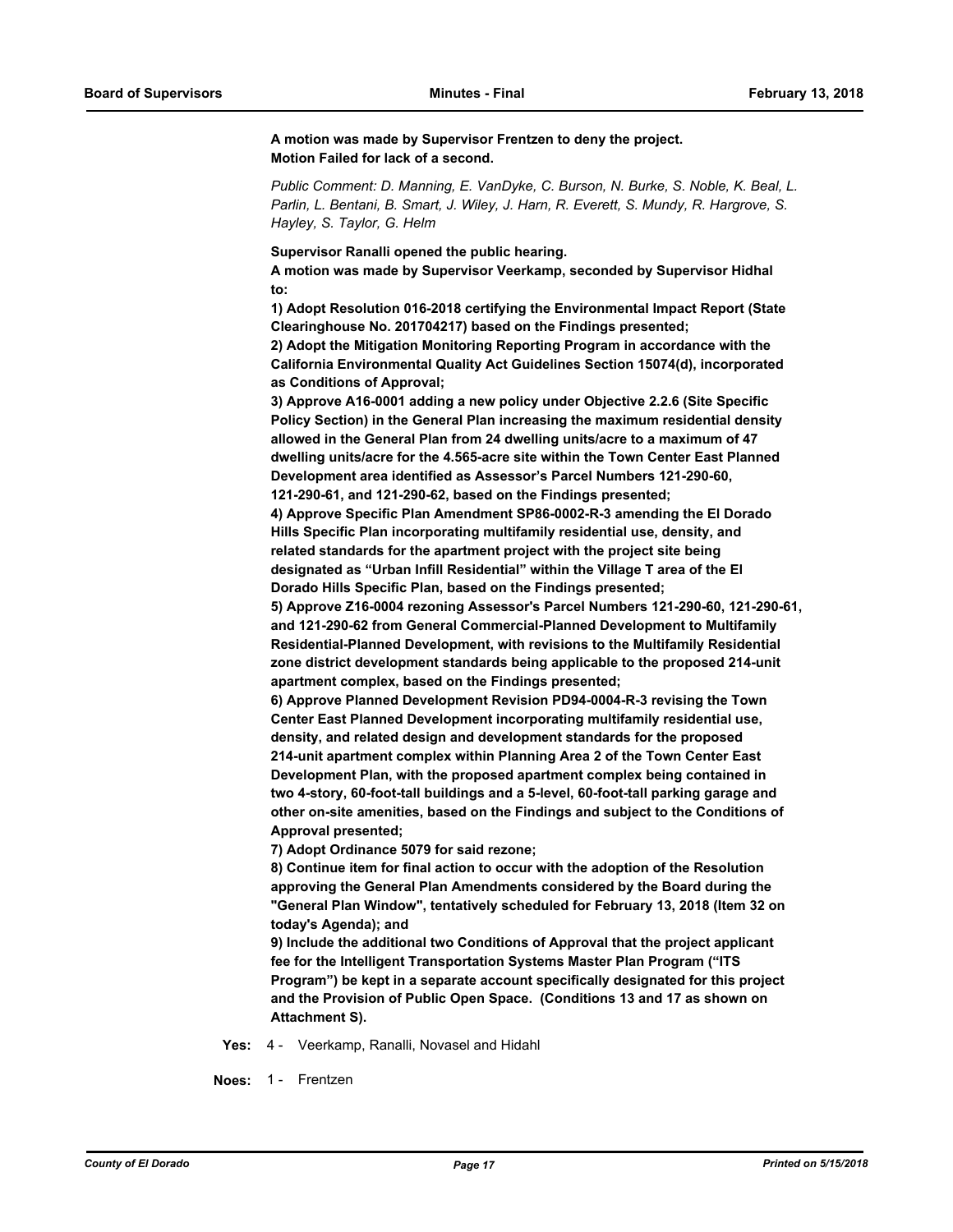**32.** [18-0195](http://eldorado.legistar.com/gateway.aspx?m=l&id=/matter.aspx?key=23537) Community Development Services, Planning and Building Department recommending the Board adopt and authorize the Chair to sign Resolution **017-2018** approving the General Plan amendments considered by the Board during the February 2018 "General Plan Window". (Est. Time: 10 Min.)

> **A motion was made by Supervisor Veerkamp, seconded by Supervisor Novasel to Adopt Resolution 017-2018.**

- **Yes:** 4 Veerkamp, Ranalli, Novasel and Hidahl
- **Noes:** 1 Frentzen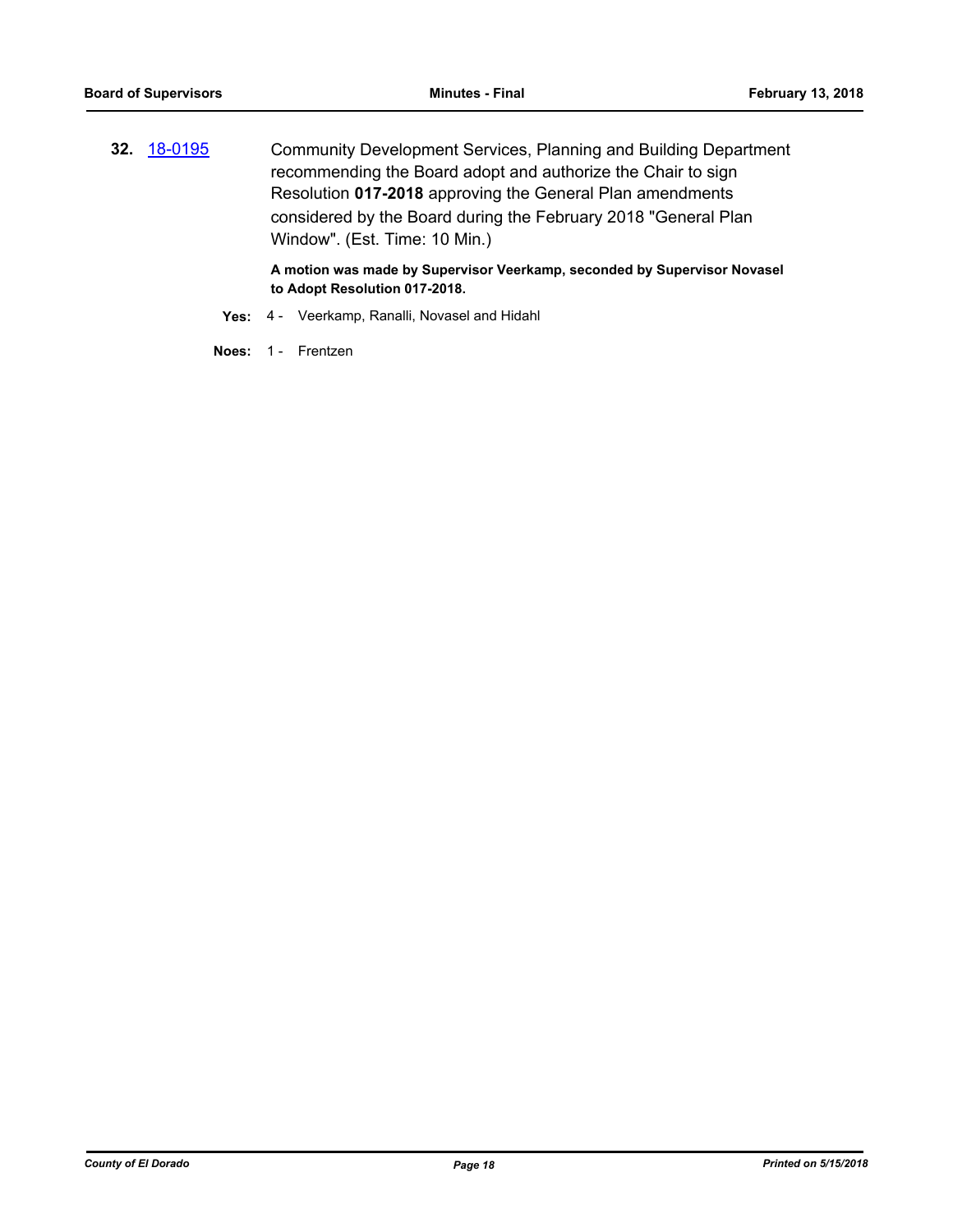#### **3:00 P.M. - TIME ALLOCATION**

**33.** [18-0230](http://eldorado.legistar.com/gateway.aspx?m=l&id=/matter.aspx?key=23572) HEARING - To consider a request submitted by Steve and Brandi Peerman appealing the Planning Commission's January 11, 2018 approval of Conditional Use Permit S17-0007/AT&T CAF2 for the Site 3-Tiger Lilly Tower on property identified by Assessor's Parcel Number 046-490-22, consisting of 10.83 acres, in the Diamond Springs area; and staff recommending the Board take the following actions: 1) Adopt the Mitigated Negative Declaration based on the Initial Study prepared by staff; and 2) Deny the appeal, thereby upholding the Planning Commission's January 11, 2018, approval of Site 3-Tiger Lilly of the Conditional Use Permit S17-0007 based on the Findings and subject to the Conditions of Approval. (Supervisorial District 3) (Est. Time: 30 Min.)

> *Public Comment: G. Flowers, K. Meyer, A. Dockers, M. Dockers, R. Shoemaker, R. Dala, R. Longworth, J. Casey, J. Ellis, J. Hallock, L. Carbone, D. Hallock, M. Lane.*

**Supervisor Ranalli opened the public hearing.**

**A motion was made by Supervisor Veerkamp, seconded by Supervisor Novasel to:**

**1) Adopt the Mitigated Negative Declaration based on the Initial Study prepared by staff; and** 

**2) Deny the appeal, thereby upholding the Planning Commission's January 11, 2018, approval of Site 3-Tiger Lilly of the Conditional Use Permit S17-0007 based on the Findings and subject to the Conditions of Approval.**

**Yes:** 5 - Veerkamp, Frentzen, Ranalli, Novasel and Hidahl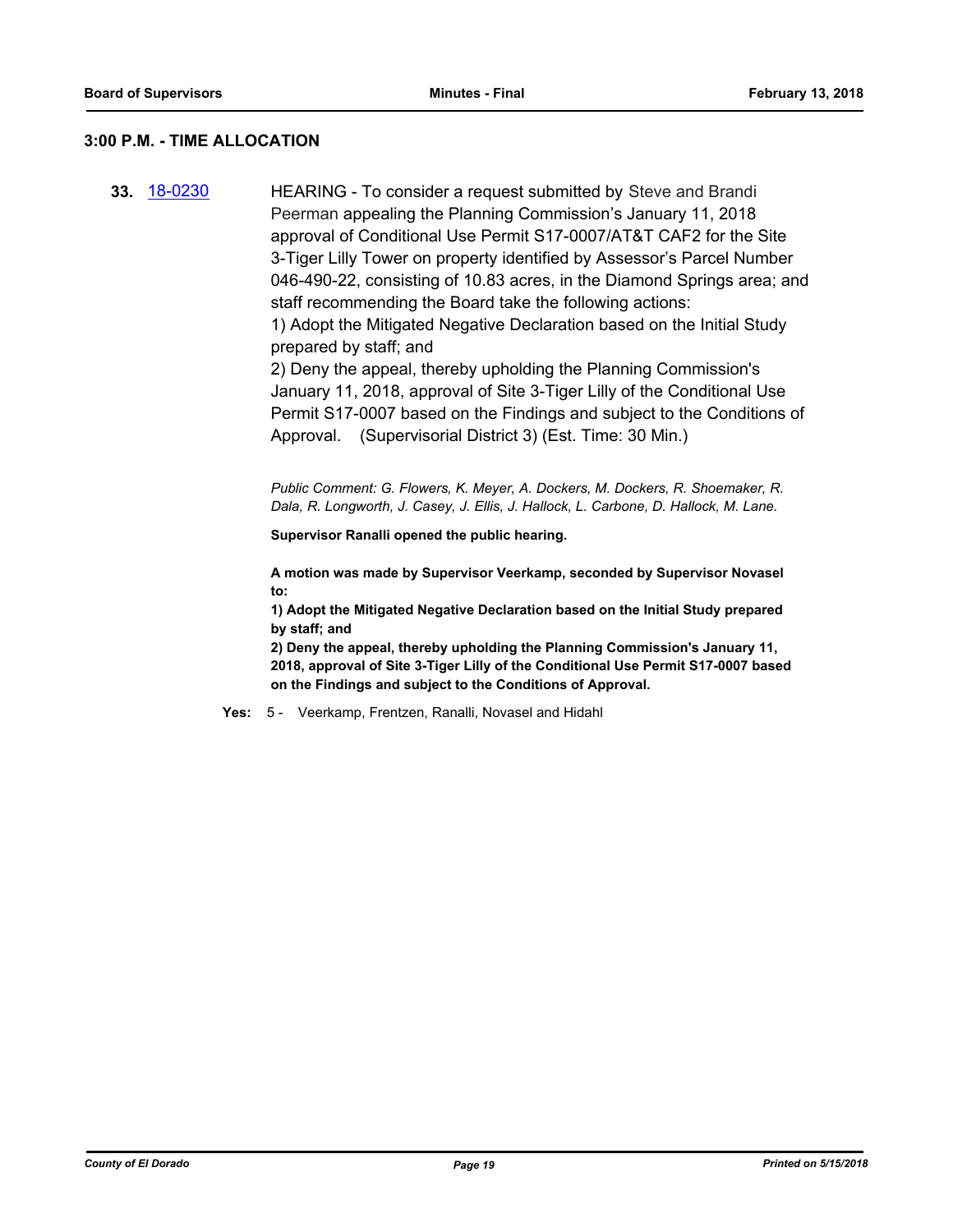## **ITEMS TO/FROM SUPERVISORS**

|                   | Supervisor Frentzen reported on the following:                                                                             |
|-------------------|----------------------------------------------------------------------------------------------------------------------------|
|                   | Thanked Don Ashton for the Town Hall meeting.                                                                              |
|                   | Cameron Park Library ribbon cutting ceremony.                                                                              |
|                   | Supervisor Veerkamp reported on the following:                                                                             |
|                   | Meeting with Assemblyman Bigelow.                                                                                          |
|                   | Fair Board meeting.                                                                                                        |
|                   | <b>Education Transportation meeting.</b>                                                                                   |
|                   | District Attorney's open house.                                                                                            |
|                   | Transportation Commission Camino safety update.                                                                            |
|                   | El Dorado Water and Power Agency and Water Agency meetings.<br><b>SOFAR meeting.</b>                                       |
|                   | Supervisor Hidahl reported on the following:                                                                               |
|                   | Thanked Don Ashton for attending the Tax Payer Association meeting.                                                        |
|                   | El Dorado Hills Library ribbon cutting ceremony.                                                                           |
|                   | Supervisor Ranalli reported on the following:                                                                              |
|                   | Divide Chamber of Commerce.                                                                                                |
|                   | MultiAgency Town Hall meeting in Georgetown.                                                                               |
|                   | Parks and Recreation staff and PG&E walk on South American River.<br>Garden Valley breakfast fundraiser for fire district. |
|                   | <b>Swansboro Property Association meeting.</b>                                                                             |
|                   | Music on the Divide.                                                                                                       |
|                   | Supervisor Novasel reported on the following:                                                                              |
|                   | District Attorney's open house.                                                                                            |
|                   | Ad Hoc Vacation Home rental meeting.                                                                                       |
|                   | March 3, 2018 at 1:00 p.m. Vacation Home Rental Board meeting in Tahoe.                                                    |
|                   | March 5, 2018 Ad Hoc Cannabis meeting.                                                                                     |
| <b>CAO UPDATE</b> |                                                                                                                            |
|                   | Don Ashton, Chief Administrative Officer, reported on the following:                                                       |

**Town Hall in Cameron Park. Additional Town Halls being scheduled. March 3, 2018 special Board meeting in South Lake Tahoe regarding Vacation Home Rentals. March 6, 2018 next Board meeting.**

### **ADJOURNED AT 6:11 P.M.**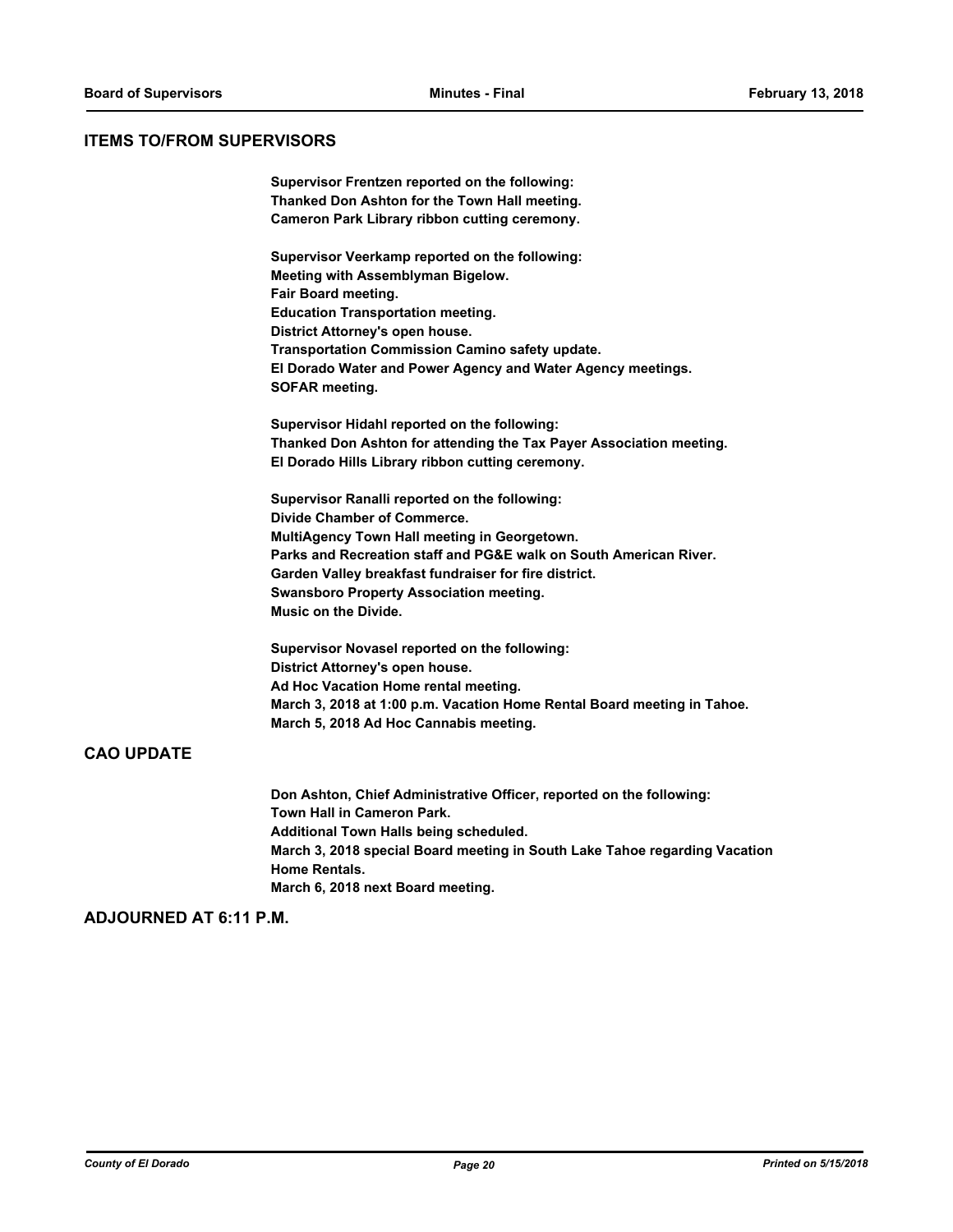## **CLOSED SESSION**

**34.** [18-0229](http://eldorado.legistar.com/gateway.aspx?m=l&id=/matter.aspx?key=23571) **Pursuant to Government Code Section 54956.8 - Conference with Real Property Negotiator**: This body will hold a closed session to give instructions to its negotiator for the Silver Springs Parkway to Bass Lake Road - South Segment Project (CIP No. 76108) regarding the real properties described as follows: APN 115-030-15: Daniel Pierce, a married man, as his sole and separate property, as to an undivided 50% interest and Emily Duby-Pierce, a married woman, as her sole and separate property, as to an undivided 50% interest, together as tenants in common (Daniel Pierce and Emily Duby-Pierce, Negotiators)

> Instructions to El Dorado County's negotiator will concern price and terms of payment. Kyle Lassner, Right of Way Supervisor will be the negotiator on behalf of El Dorado County. The parties with whom El Dorado County's negotiator may negotiate are those parties identified above and their agents and successors. (Est. Time: 20 Min.)

**No Action Reported. All five Supervisors participated.**

## **35.** [18-0254](http://eldorado.legistar.com/gateway.aspx?m=l&id=/matter.aspx?key=23597) **Pursuant to Government Code Section 54956.8 - Conference with Real Property Negotiator**: This body will hold a closed session to give instructions to its negotiator regarding the real property described as 40 Old Depot Road, Assessor's Parcel Number 327-250-38, and 50 Old Depot Road, Assessor's Parcel Number: 327-250-37. Ownership for both parcels are John Faber 33.333%, Troy Faber 33.333%, Jeremy Faber 33.333% as Joint Tenants. The person or persons with whom the negotiator may negotiate are the property owners and/or their representatives. Instructions to negotiator will concern price and terms of payment. Don Ashton, or his designee, will be the negotiator on behalf of El Dorado County. (Est. Time: 10 Min.)

**No Action Reported. All five Supervisors participated.**